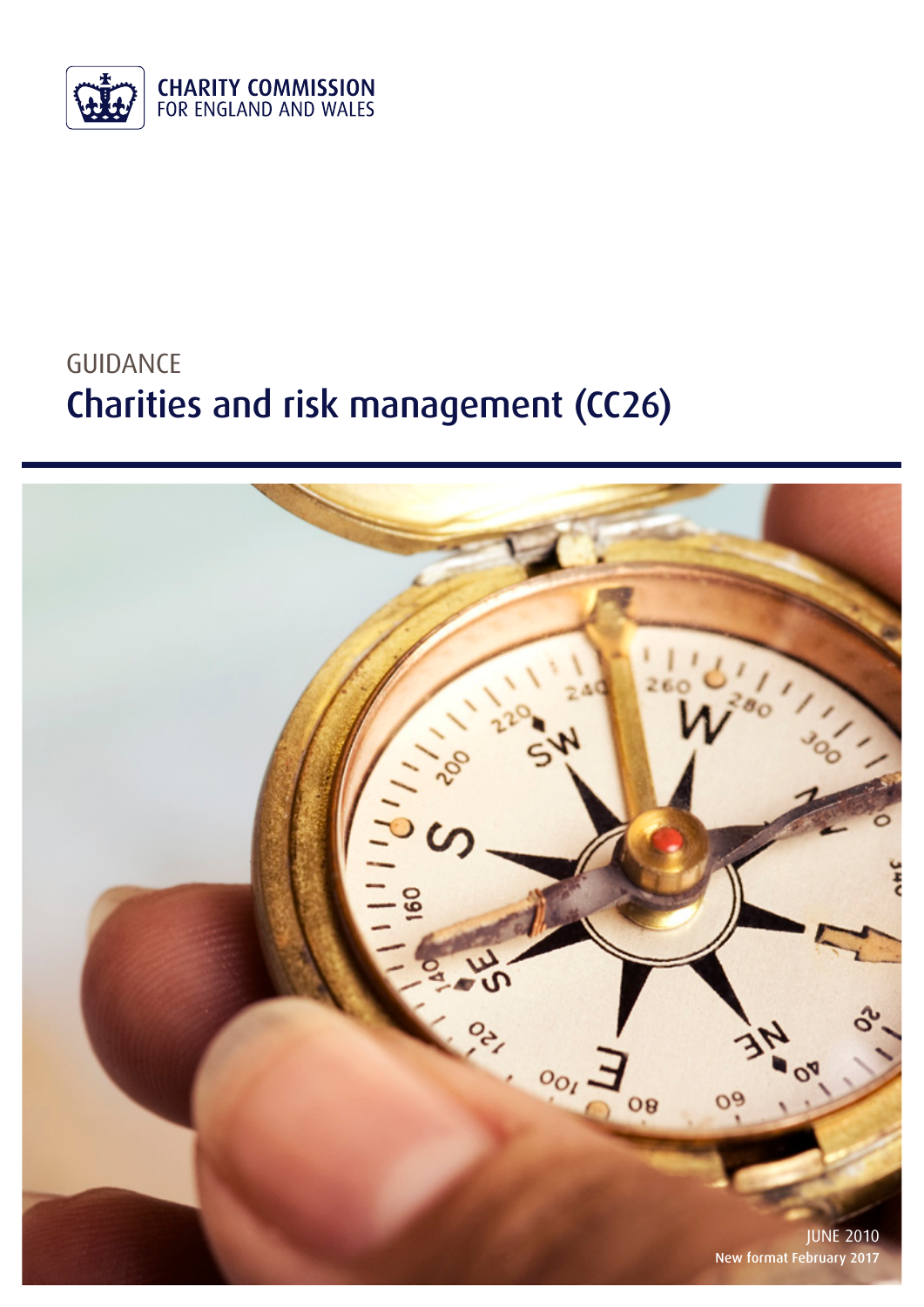## **Contents**

| 1. Introduction                                                        | $\mathcal{L}$ |
|------------------------------------------------------------------------|---------------|
| 2. Understanding the basics of risk management                         | 4             |
| 3. Knowing the requirements - the risk management statement            | 9             |
| 4. A risk management model                                             | 12            |
| Annex 1. Risk register template with examples of use                   | 19            |
| Annex 2. Examples of potential risk areas, their impact and mitigation | 20            |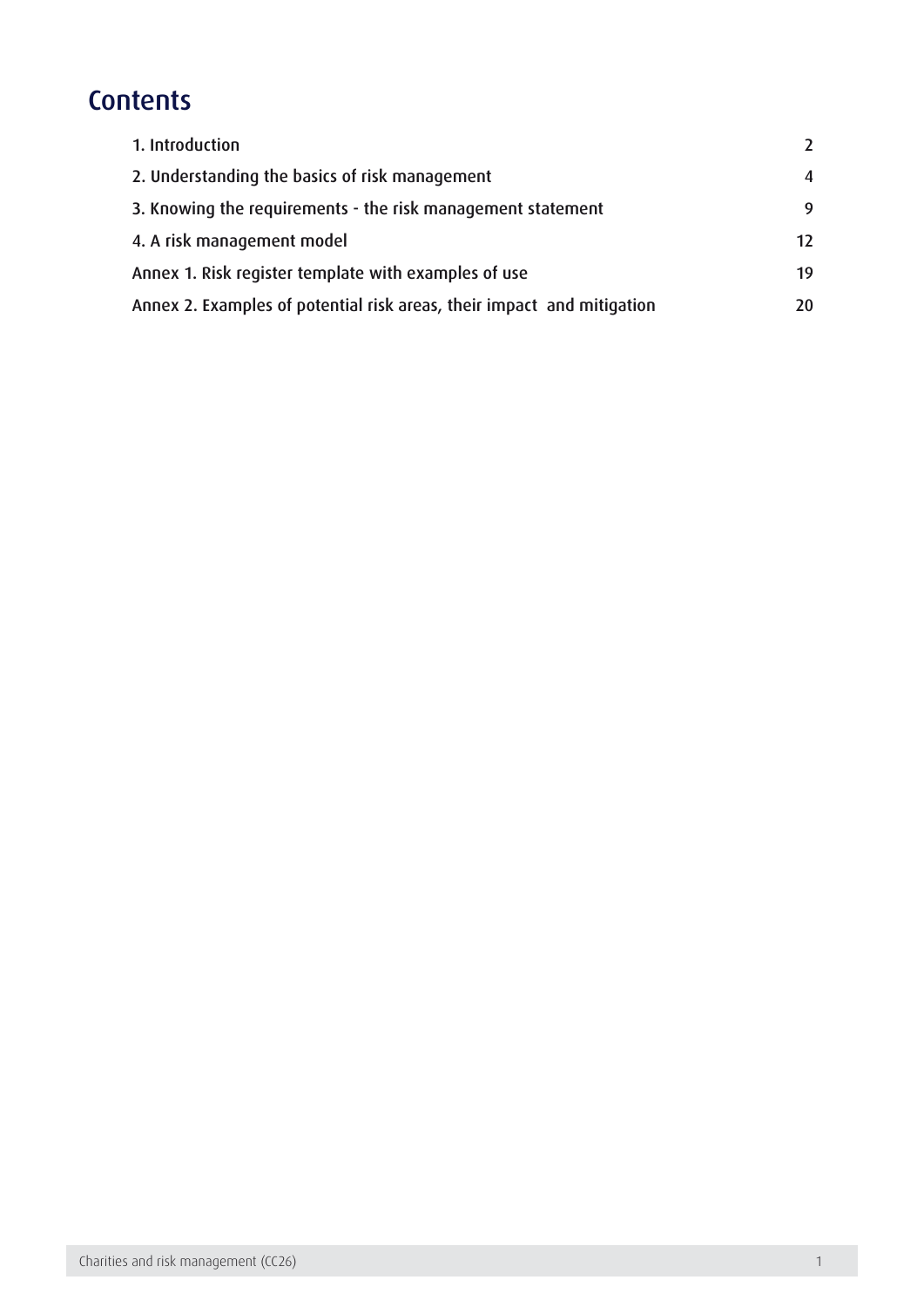## <span id="page-2-0"></span>1. Introduction

## 1.1 What is this guidance about?

Charity trustees should regularly review and assess the risks faced by their charity in all areas of its work and plan for the management of those risks. Risk is an everyday part of charitable activity and managing it effectively is essential if the trustees are to achieve their key objectives and safeguard their charity's funds and assets.

This guidance outlines the basic principles and strategies that can be applied to help charities manage their risks. It should help trustees set a risk framework that allows them to:

- identify the major risks that apply to their charity
- make decisions about how to respond to the risks they face
- make an appropriate statement regarding risk management in their annual report

The risks that a charity faces depend very much on the size, nature and complexity of the activities it undertakes, and also on its finances. As a general rule, the larger and more complex or diverse a charity's activities are, the more difficult it will be for it to identify the major risks that it faces and put proper systems in place to manage them. This means that the risk management process will always need to be tailored to fit the circumstances of each individual charity, focusing on identifying the major risks. Trustees of large, complex charities may need to explore risk more fully than the outline given here.

The main body of the guidance covers:

- an overview of the reasons for and the processes involved in risk management
- the legal requirement for trustees to make a risk management statement in their annual report, and what that statement must contain
- a model of risk management to help charities work through the process. This section is intended to be of particular interest to those actually carrying out or involved in the identification and management of a charity's exposure to risk

Annex 1 contains a risk register template with examples of how it can be used and Annex 2 gives examples of the most common risk areas for charities, their potential impact and the possible steps to mitigate them.

### 1.2 Previous guidance

This guidance has been updated to include current thinking in models for assessing risk and to draw attention to the distinction between risks that arise from a financial situation and risks arising in other ways that can be seen as non-financial, even if ultimately they have a financial impact. There is no change to the regulatory requirements for charities (see Part 3).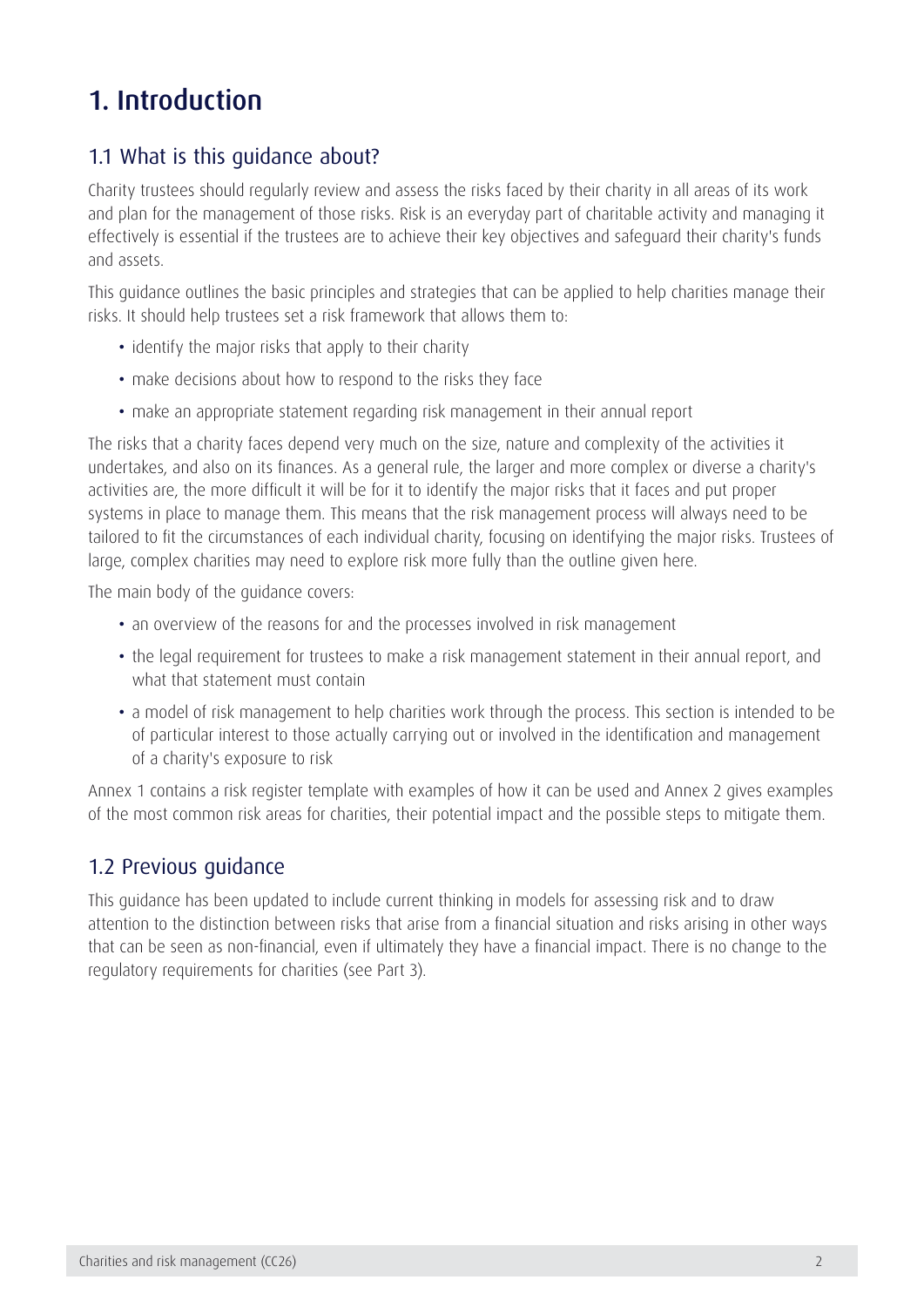## 1.3 'Must' and 'should': what the Charity Commission mean

The word 'must' is used where there is a specific legal or regulatory requirement that you must comply with. 'Should' is used for minimum good practice guidance you should follow unless there's a good reason not to.

The commission also offer less formal advice and recommendations that trustees may find helpful in the management of their charity.

### 1.4 The meaning of some terms used in this guidance

The Charities Act means the Charities Act 2011

Annual report means the trustees' annual report prepared under the Charities Act

Governing document (GD) means a legal document setting out the charity's purposes and, usually, how it is to be administered. It may be a trust deed, constitution, memorandum and articles of association, will, conveyance, Royal Charter, scheme of the commission, or other formal document.

Joint venture in this quidance means an entity formed between two or more parties to undertake some form of economic activity together. The parties involved create a new entity by all contributing equity, and they then share in the revenues, expenses, and control of the enterprise. The venture can be for one specific project only, or a continuing business relationship.

Regulations refers to the Charities (Accounts and reports) Regulations 2008 (SI 2008 No. 629) which set out the required form and content of the trustees' annual report and the scrutiny and accounting arrangements for charities. The Regulations made the SORP recommendations that the trustees' annual report should contain a risk management statement a statutory requirement for certain charities.

Risk is used in this guidance to describe the uncertainty surrounding events and their outcomes that may have a significant impact, either enhancing or inhibiting any area of a charity's operations.

Subsidiary trading company is any non-charitable trading company owned by a charity or charities to carry on a trade on behalf of the charity or charities.

**Trustee** means a **charity trustee. Charity trustees** are the people who are responsible for the general control of the management of the administration of the charity. In a charity's governing document they may be collectively called trustees, the board, managing trustees, the management committee, governors or directors, or they may be referred to by some other title.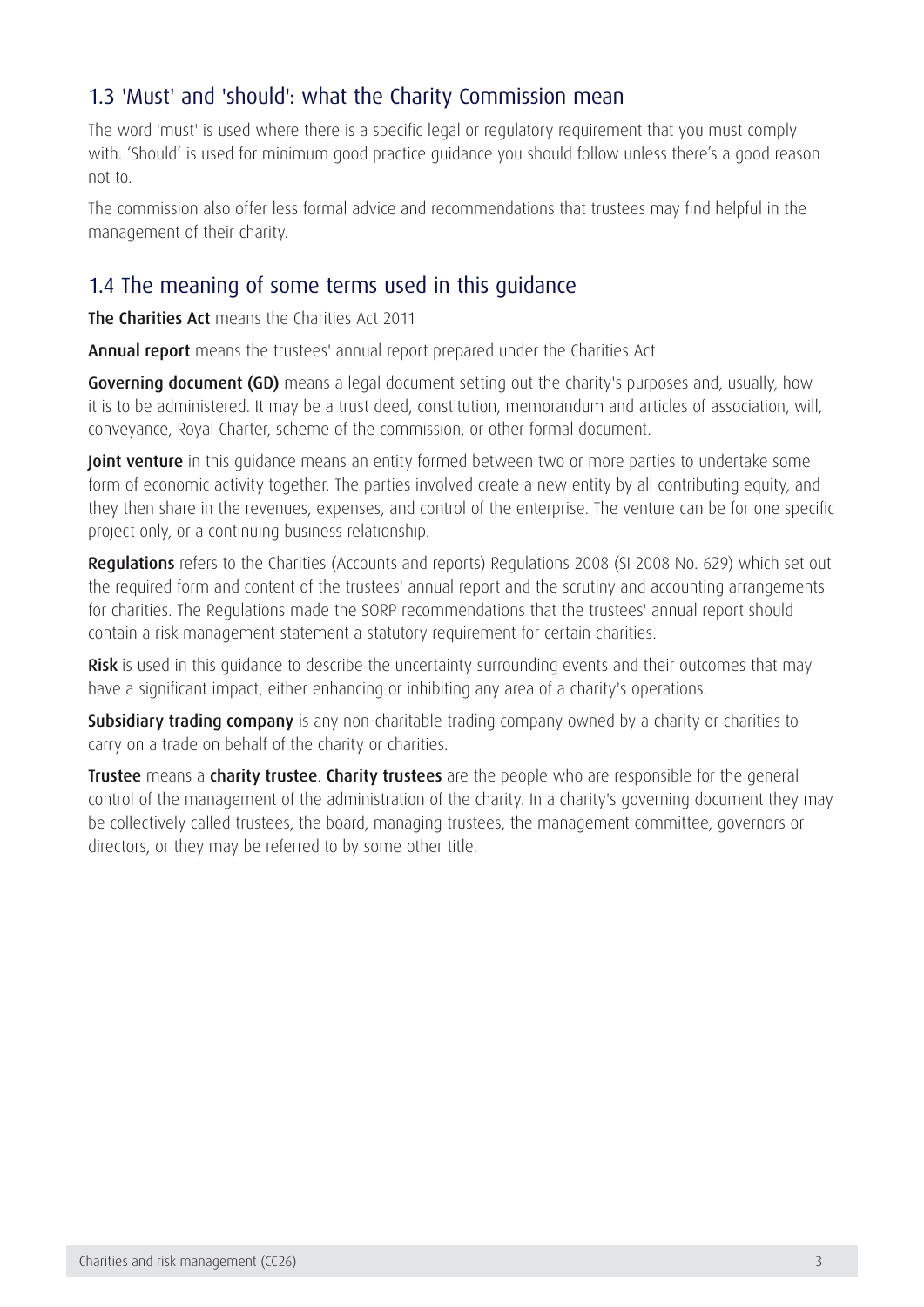## <span id="page-4-0"></span>2. Understanding the basics of risk management

This part covers:

- Why is risk management important?
- What particular types of risk do charities face?
- How can risk be managed?
- What is disaster recovery planning?

More detail on approaches to identifying and managing risk management can be found in Part 4.

## 2.1 Why is risk management important?

Identifying and managing the possible and probable risks that a charity may face over its working life is a key part of effective governance for charities of all sizes and complexity.

By managing risk effectively, trustees can help ensure that:

- significant risks are known and monitored, enabling trustees to make informed decisions and take timely action
- the charity makes the most of opportunities and develops them with the confidence that any risks will be managed
- forward and strategic planning are improved
- the charity's aims are achieved more successfully

Reporting in its trustees' annual report on the steps a charity has taken to manage risk helps to demonstrate the charity's accountability to its stakeholders including beneficiaries, donors, funders, employees and the general public.

## 2.2 What types of risk do charities face?

Charities will face some level of risk in most of the things they do. The diverse nature of the sector and its activities means that charities face different types of risk and levels of exposure.

An essential question for charities when considering risk is whether or not they can continue to meet the needs of beneficiaries now and in the future. For example, in a period of economic uncertainty, the major financial risks for a charity are likely to be:

- termination of funding from other bodies
- the future of contracts
- fundraising from the general public
- fluctuations in investments
- an unforeseen rise in demand for their services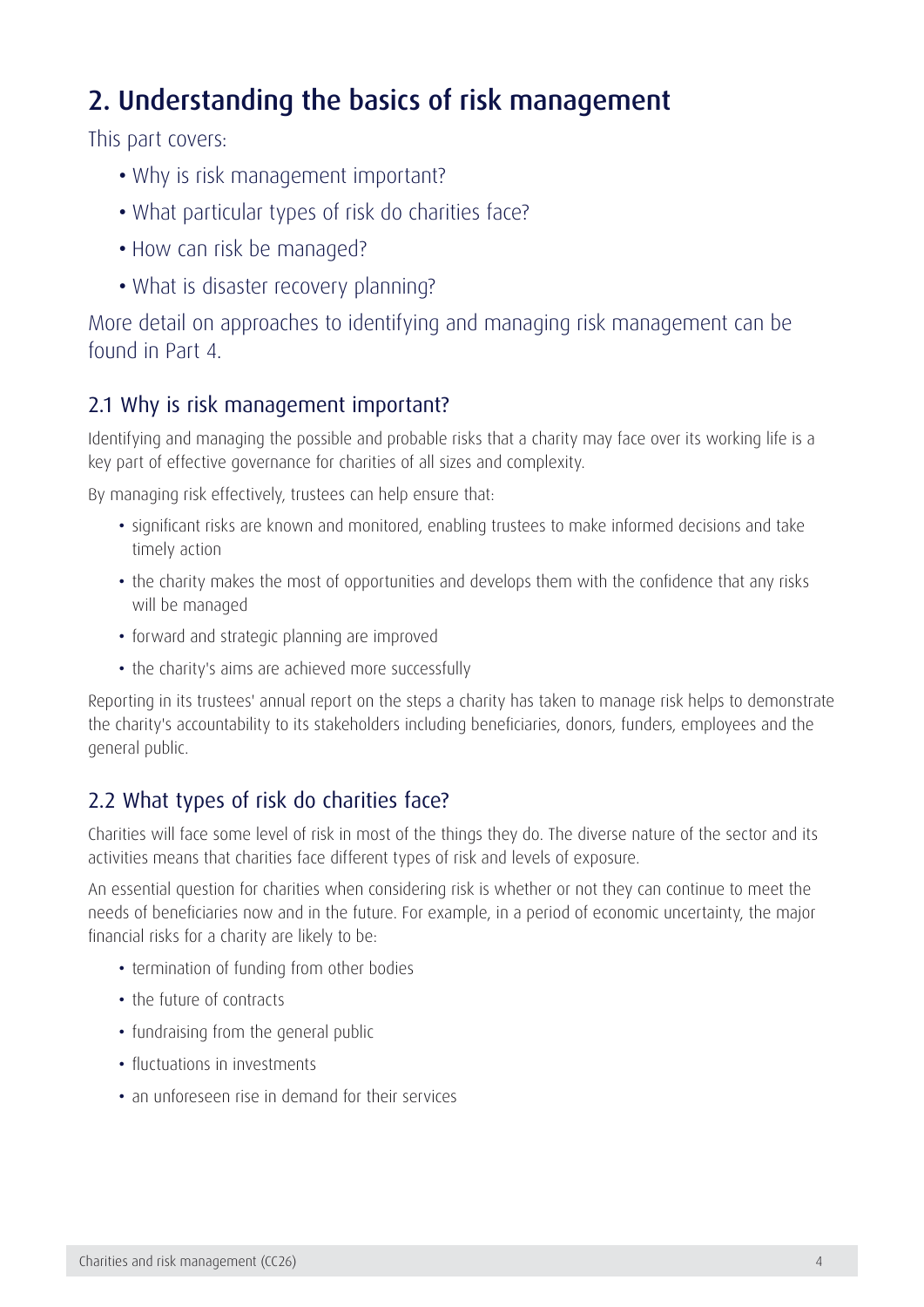Generally, risk will need to be considered in terms of the wider environment in which the charity operates. The financial climate, society and its attitudes, the natural environment and changes in the law, technology and knowledge will all affect the types and impact of the risks a charity is exposed to. Although the risks that a charity might face are both financial and non-financial, a part of the ultimate impact of risk is financial in most cases. This could be where a party seeks compensation for loss, or costs incurred in managing, avoiding or transferring the risk, for example by buying employers' liability insurance or buildings insurance. The law requires that some risks are insured - motor insurance and employers' liability insurance for charities that employ staff are compulsory.

A system of classification, such as the example below, is helpful for ensuring key areas of risk arising from both internal and external factors are considered and identified. Annex 2 expands on this approach and provides further illustrations of the type of risks that may fall into each category.

| <b>Risk category</b>    | <b>Examples</b>                                                                                                                           |  |  |
|-------------------------|-------------------------------------------------------------------------------------------------------------------------------------------|--|--|
| Governance risks        | · inappropriate organisational structure                                                                                                  |  |  |
|                         | • trustee body lacks relevant skills or commitment                                                                                        |  |  |
|                         | • conflicts of interest                                                                                                                   |  |  |
| Operational risks       | • lack of beneficiary welfare or safety                                                                                                   |  |  |
|                         | • poor contract pricing                                                                                                                   |  |  |
|                         | • poor staff recruitment and training                                                                                                     |  |  |
|                         | • doubt about security of assets                                                                                                          |  |  |
| Financial risks         | • inaccurate and/or insufficient financial information                                                                                    |  |  |
|                         | • inadequate reserves and cash flow                                                                                                       |  |  |
|                         | · dependency on limited income sources                                                                                                    |  |  |
|                         | · inadequate investment management policies                                                                                               |  |  |
|                         | · insufficient insurance cover                                                                                                            |  |  |
| External risks          | • poor public perception and reputation                                                                                                   |  |  |
|                         | • demographic changes such as an increase in the size of<br>beneficiary group                                                             |  |  |
|                         | • turbulent economic or political environment                                                                                             |  |  |
|                         | • changing government policy                                                                                                              |  |  |
| Compliance with law and | • acting in breach of trust                                                                                                               |  |  |
| regulation              | • poor knowledge of the legal responsibilities of an employer                                                                             |  |  |
|                         | • poor knowledge of regulatory requirements of particular activities<br>(eg fund-raising, running of care facilities, operating vehicles) |  |  |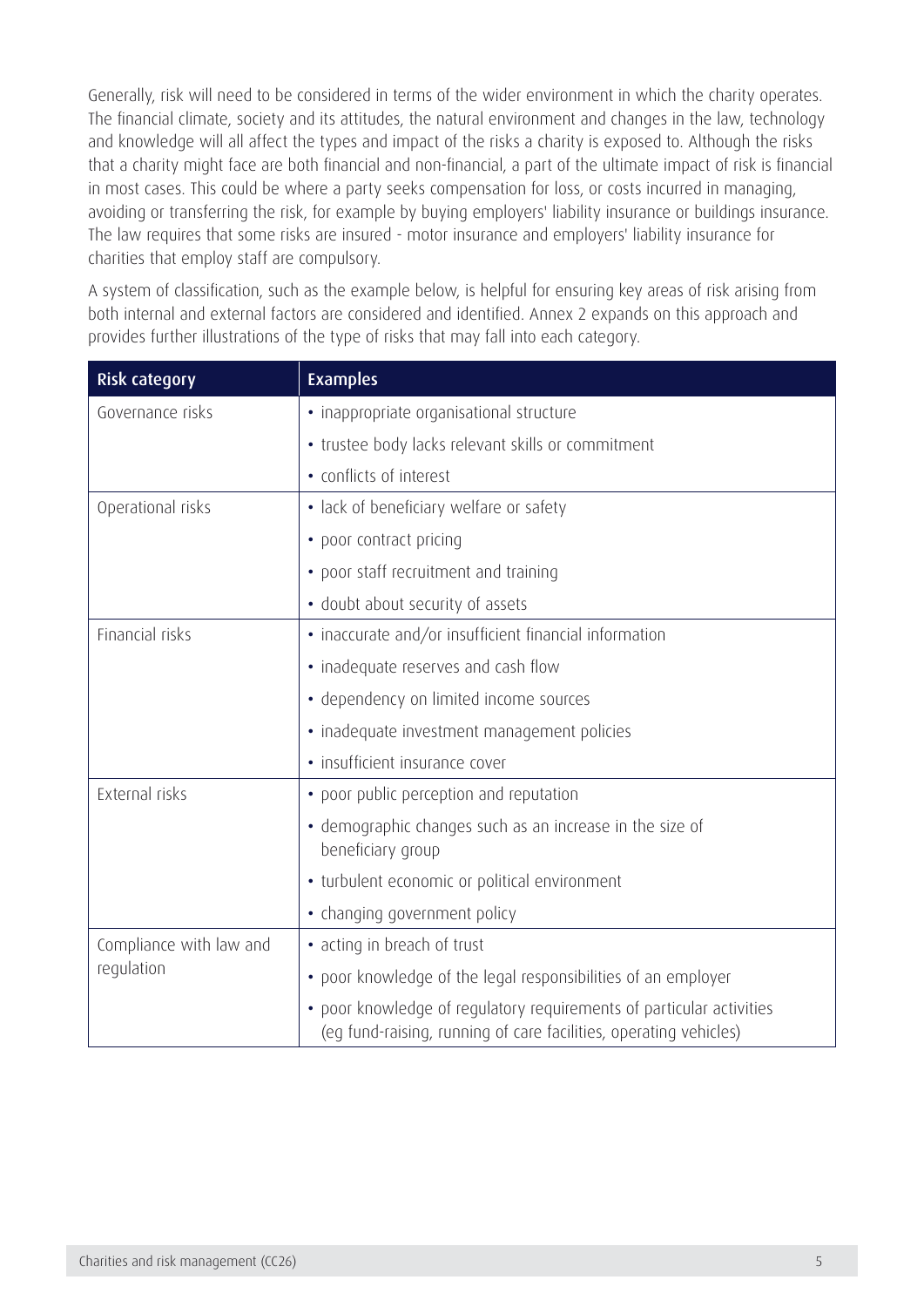## 2.3 How can risk be managed?

Following identification of the risks that a charity might face, a decision will need to be made about how they can be most effectively managed. Trustees may wish to establish a risk framework to help them make decisions about the levels of risk that can be accepted on a day to day basis and what matters need to be referred to them for decision.

There are four basic strategies that can be applied to manage an identified risk:

- transferring the financial consequences to third parties or sharing it, usually through insurance or outsourcing
- • avoiding the activity giving rise to the risk completely, for example by not taking up a contract or stopping a particular activity or service
- management or mitigation of risk
- accepting or assessing it as a risk that cannot be avoided if the activity is to continue. An example of this might be where trustees take out an insurance policy that carries a higher level of voluntary excess or where the trustees recognise that a core activity carries a risk but take steps to mitigate it public use of a charity's property such as a village hall would be such a risk

Part 4 sets out a possible framework for evaluating the potential courses of actions that can be taken to manage the risks identified.

### Two simple examples that illustrate different risks and how they might be managed.

#### Example 1: Funding of core activities

This concerns two charities that are working with disadvantaged people in a local community.

One charity is dependent on funding in the form of donations from local philanthropists, including local businesses, for the vast majority of its funds. In the event of a downturn in the economic cycle those same local businesses may no longer be in a position to contribute either because of cash flow difficulties or because they face severe financial difficulty themselves. This will lead to a sudden drop in income that may have a severe impact on the charity's ability to do its work.

The other charity depends mostly on public sector funding and, provided this funding is renewed on a timely basis, it may therefore have a more secure income stream. Uncertainty only arises at the time that the funding agreement comes up for review or renewal.

Both charities in this example may find that the impact on their local community of an economic downturn means that families in the community are struggling to manage and that both charities are dealing with a far higher number of potential beneficiaries than they had expected or planned to help.

In such a situation the trustees of both charities will need to draw up an outline of the steps that their charity should take in these circumstances. At the same time they will need to draw up a recovery plan, that could be activated when necessary, that would include alternative ways of raising funds, concentrating on core activities, reducing costs and taking advantage of any new opportunities that arise. Consideration of the risks attached to these areas would be part of the budget setting and forward planning process and also part of the ongoing monitoring of their charity's performance throughout the year.

The commission's guidance [Charity governance, finance and resilience: 15 questions trustees](https://www.gov.uk/government/publications/charity-trustee-meetings-15-questions-you-should-ask)  [should ask](https://www.gov.uk/government/publications/charity-trustee-meetings-15-questions-you-should-ask) sets out a number of key questions that trustees can use as a basis for discussion at any planning meeting.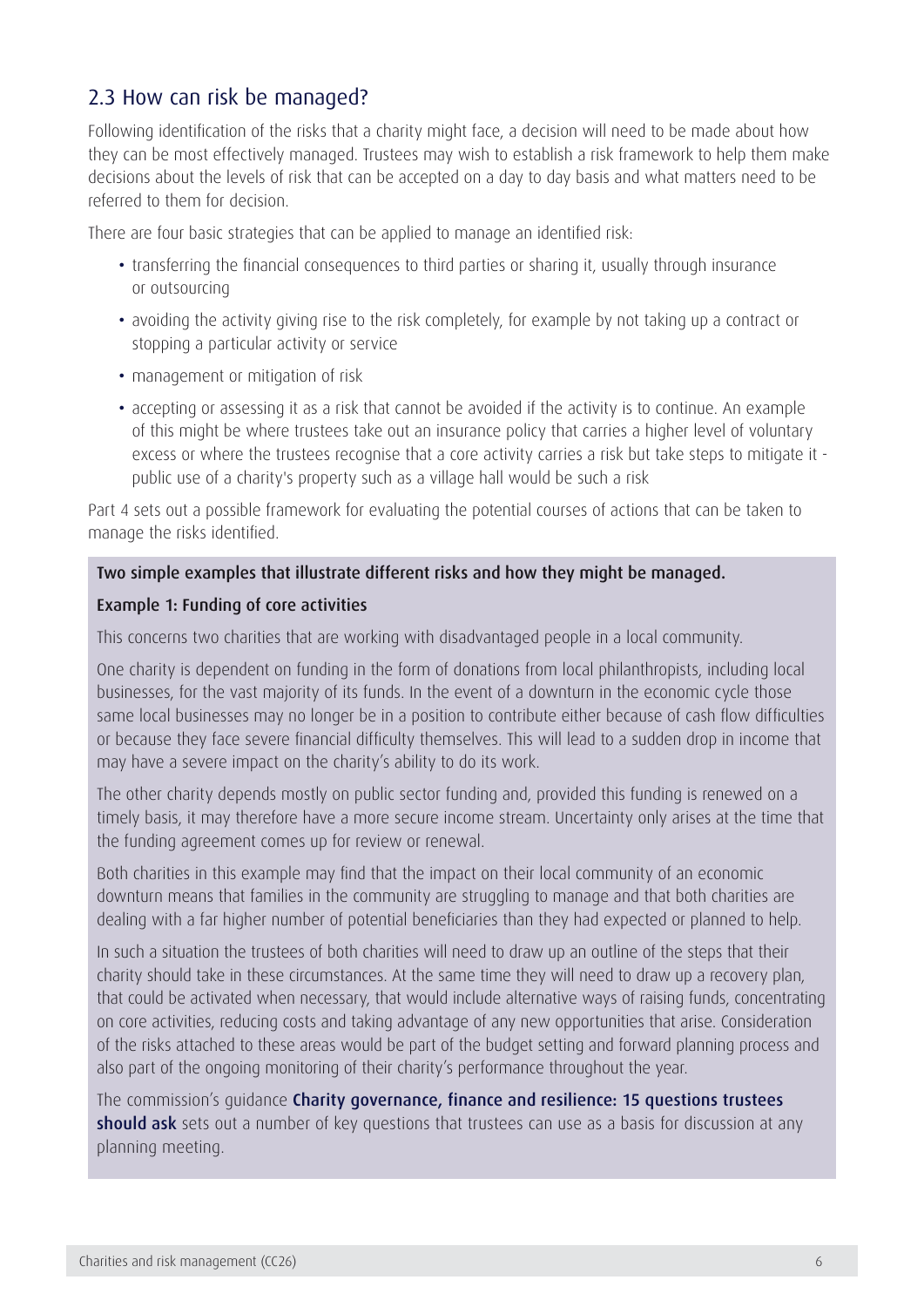#### Example 2: Cutting costs

In this example, one charity is organising a garden fete and the other is organising a charity concert.

The organisers of the garden fete want to set out stalls and fun activities for children in a large private garden to raise funds for the village hall. They are expecting a good turnout of up to 200 people over the day. Since the event is being held on an English summer's day, they may plan to have a tented area just in case of showers and a back up plan to use the village hall if it rains heavily. This means they wouldn't need to take out insurance covering the effects of adverse weather conditions. In thinking through and planning the event, the trustees are taking account of risk in a very practical, pragmatic way.

The organisers of the charity concert may approach the weather risk differently as part of their planning. They may be hiring an outdoor venue, hiring seating, incurring costs in setting up a parking area and refreshments, and paying artists' performance fees. The fete described in the previous paragraph was comparatively small with 200 people attending over the whole day, but the concert is planned to have 600 seats for a 3 hour early evening performance. The risk from adverse weather to the charity concert is viewed as so great that the extra cost of insurance is considered worthwhile.

Note that even though facing the same risk of adverse weather, the scale and nature of the fundraising events can cause trustees to take a different approach to risk management.

### 2.4 What is disaster recovery planning?

As a part of an effective risk management process, a charity should consider what needs to be done if a serious event does take place. This could range from a fire or flood to a serious computer malfunction.

Charities should consider how their services to their beneficiaries would be affected as a result of a serious incident, including those with a major impact and a low likelihood, and plan to resume normal operations as far as and as soon as possible. Many charities develop disaster recovery plans (sometimes referred to as business contingency plans) and follow good practice procedures used in the public and private sector.

The scope and complexity of any disaster recovery plan will vary according to the size and activities of the charity concerned. However, the basic stages in establishing an effective disaster recovery or business contingency plan are likely to be similar to those shown in the following grid.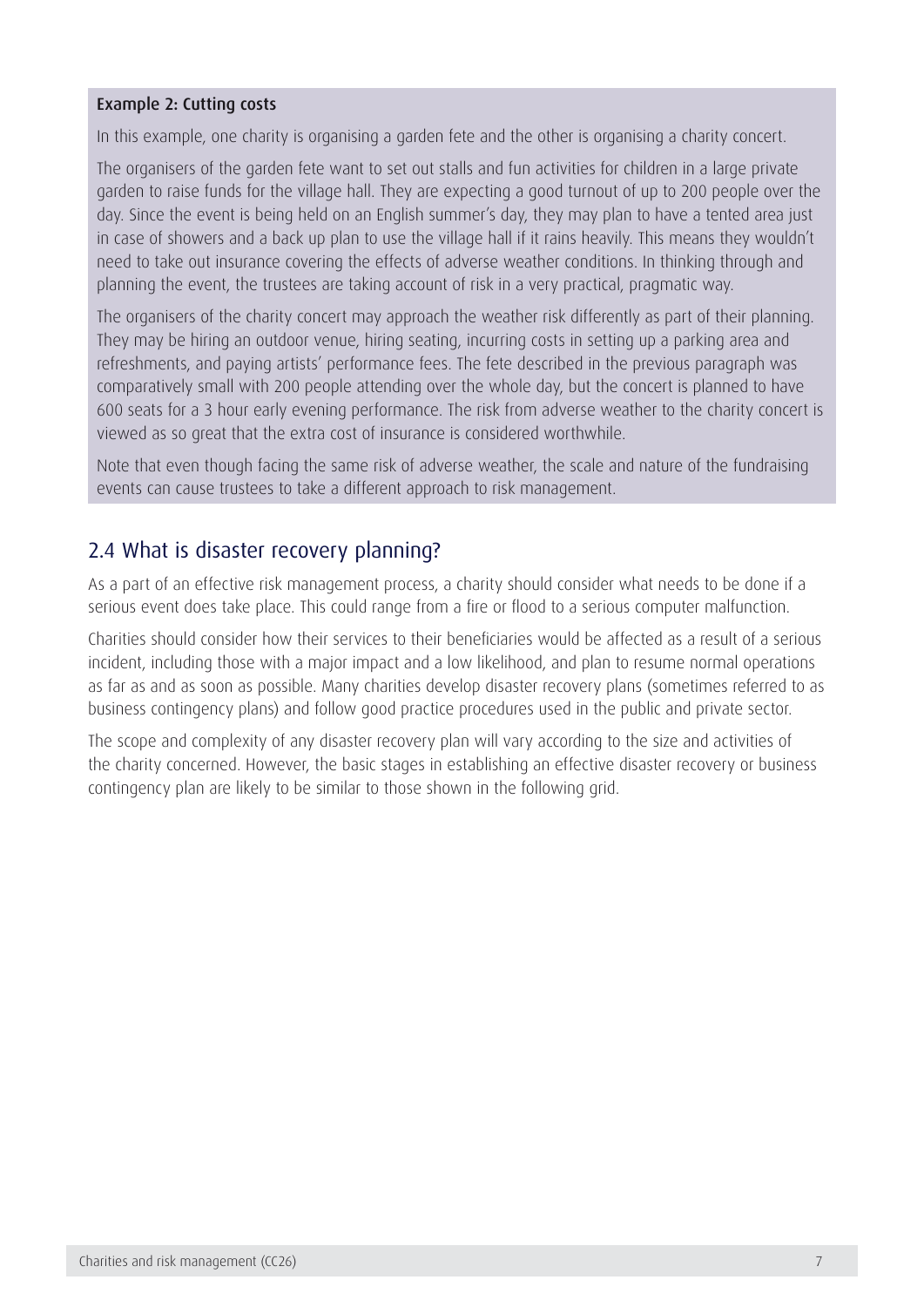| 1 First steps            | • commit to planning across the charity                                                                      |  |  |
|--------------------------|--------------------------------------------------------------------------------------------------------------|--|--|
|                          | • develop a plan by a team representing all functional areas of<br>the charity                               |  |  |
|                          | • plan as a project if appropriate                                                                           |  |  |
| 2 Impact/risk assessment | · identify all major risks                                                                                   |  |  |
|                          | • each risk to be given an impact and likelihood rating (see Part 4)                                         |  |  |
|                          | · consider overall risk profile of charity                                                                   |  |  |
| 3 Drawing up the plan    | • establish milestones to move charity from disaster to normal operations                                    |  |  |
|                          | • start with immediate aftermath                                                                             |  |  |
|                          | • outline what functions need to be resumed and in what order                                                |  |  |
|                          | • plan should identify key individuals and their roles and duties                                            |  |  |
| 4 Testing                | • plan process of testing properly                                                                           |  |  |
|                          | • reproduce authentic conditions as far as possible                                                          |  |  |
|                          | • plan tested by the key individuals identified in the plan                                                  |  |  |
|                          | • document test procedures and record results                                                                |  |  |
|                          | • consider amendments to plan                                                                                |  |  |
| 5 Training               | • make all charity trustees, staff and volunteers aware of plan and<br>their own duties and responsibilities |  |  |
|                          | • stress the importance of planning even if the disaster appears to<br>be a remote likelihood                |  |  |
|                          | • get feedback from all to ensure that duties and responsibilities<br>are understood                         |  |  |
| 6 Updating and           | • plan should be updated to be applicable to current activities                                              |  |  |
| maintaining              | • give someone responsibility for updating plan and communicating<br>any changes                             |  |  |
|                          | · all changes should be fully tested                                                                         |  |  |
|                          | • key staff informed of changes in duties and responsibilities                                               |  |  |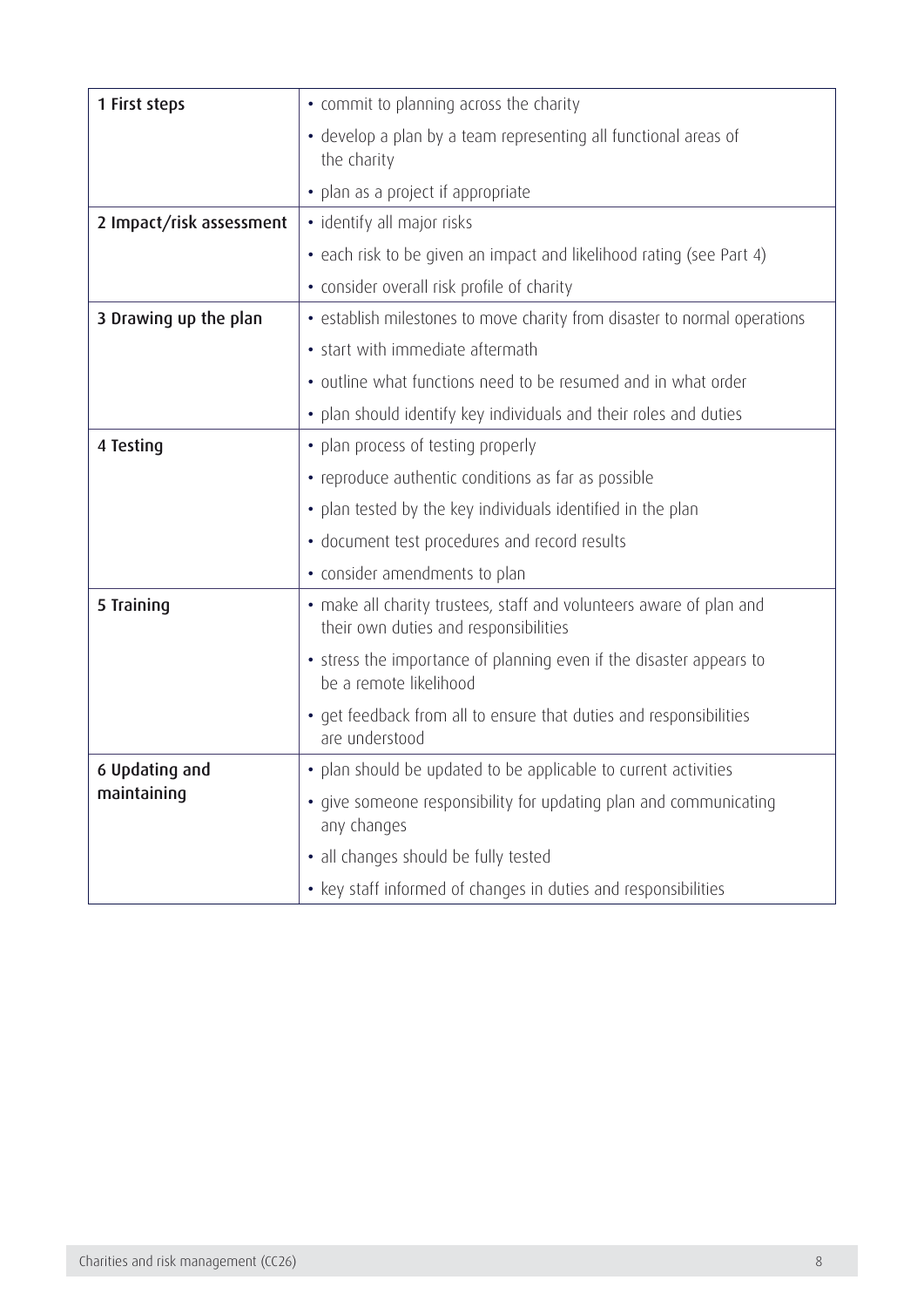## <span id="page-9-0"></span>3. Knowing the requirements - the risk management statement

This part covers:

- Who is responsible for risk management in a charity?
- What are the legal requirements for charities in relation to risk management?
- Which charities must have a risk management statement?
- What does the risk management statement need to cover?
- Does the risk management statement need to be audited?

## 3.1 Who is responsible for risk management in a charity?

The responsibility for the management and control of a charity rests with the trustee body and therefore their involvement in the key aspects of the risk management process is essential, particularly in setting the parameters of the process and reviewing and considering the results.

This should not be interpreted as meaning that the trustees must undertake each aspect of the process themselves. In all but the smallest charities, the trustees are likely to delegate elements of the risk management process to staff or professional advisers. The trustees should review and consider the key aspects of the process and results. The level of involvement should be such that the trustees can make the required risk management statement with reasonable confidence.

## 3.2 What are the legal requirements for charities in relation to risk management?

Legal requirement: charities that are required by law to have their accounts audited must make a risk management statement in their trustees' annual report confirming that '...the charity trustees have given consideration to the major risks to which the charity is exposed and satisfied themselves that systems or procedures are established in order to manage those risks.' (Charities (Accounts and Reports) Regulations 2008)

Major risks are those risks that have a major impact and a probable or highly probable likelihood of occurring. If they occurred they would have a major impact on some or all of the following areas:

- governance
- operations
- finances
- environmental or external factors such as public opinion or relationship with funders
- a charity's compliance with law or regulation

Any of these major risks and their potential impacts could change the way trustees, supporters or beneficiaries might deal with the charity.

Charities will need to consider risk and its management in a structured way if a positive risk management statement is to be made. One method of reviewing and assessing risk through a 'risk mapping' exercise is set out in Part 4.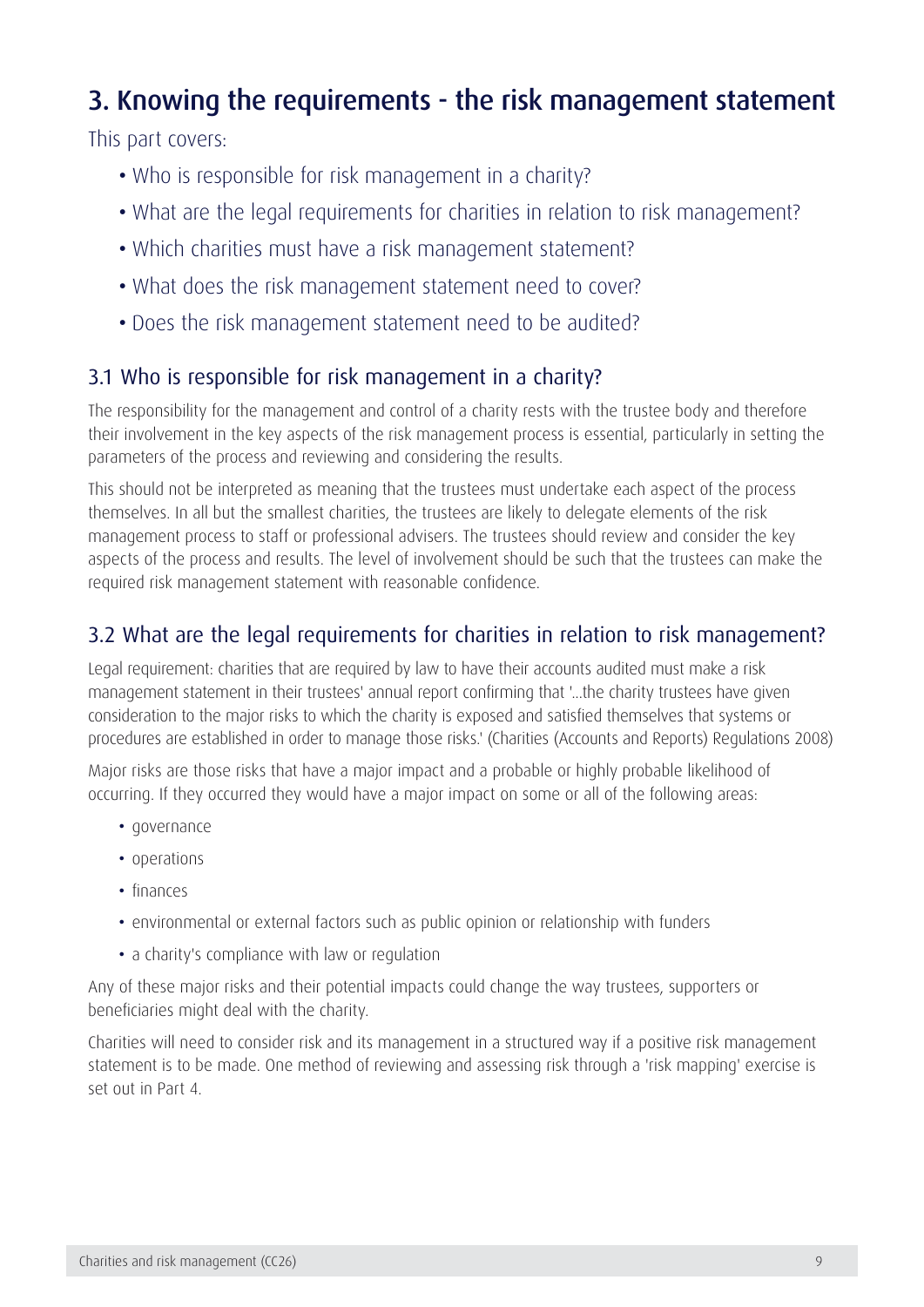## 3.3 Which charities must have a risk management statement?(Legal requirement)

Charities that are required to be audited: All charities that are under a legal requirement to have their accounts audited must make a risk management statement in their trustees' annual report.

The statutory audit thresholds effective from 1 April 2009 are:

- an income of £500,000 or more or
- a gross income exceeding £250,000 with gross assets held exceeding £3.26 million

Further information on audit thresholds can be found on the [GOV.UK website](https://www.gov.uk/).

**Smaller charities:** Trustees of smaller charities with gross income below the statutory audit threshold (who should still be concerned about the risks their charity faces) are encouraged to make a risk management statement as a matter of good practice.

Incorporated charities (companies): Charities that are incorporated under company law (other than small companies1 as defined by company law) must include a business review in their directors' report. The business review must contain a description of the principal risks and uncertainties facing the company.

### 3.4 What does a risk management statement need to cover?

The purpose of the risk management statement is to give readers of the trustees' annual report an insight into how the charity handles risk and an understanding of the major risks the charity is exposed to. It is also an opportunity for the trustees to comment on any further developments of risk management procedures being undertaken or planned.

The form and content of the statement is likely to reflect the size and complexity of an individual charity's activities and structure. The commission is not seeking 'template' reporting, or requiring a detailed analysis of the processes and results. A narrative style that addresses the key aspects of the requirements is acceptable. This means:

- an acknowledgement of the trustees' responsibility
- an overview of the risk identification process
- an indication that major risks identified have been reviewed or assessed
- confirmation that control systems have been established to manage those risks

<sup>1</sup> To be a small company at least two of the following conditions must be met:

<sup>•</sup> annual turnover must be £6.5 million or less

the balance sheet total must be £3.26 million or less

the average number of employees must be 50 or fewer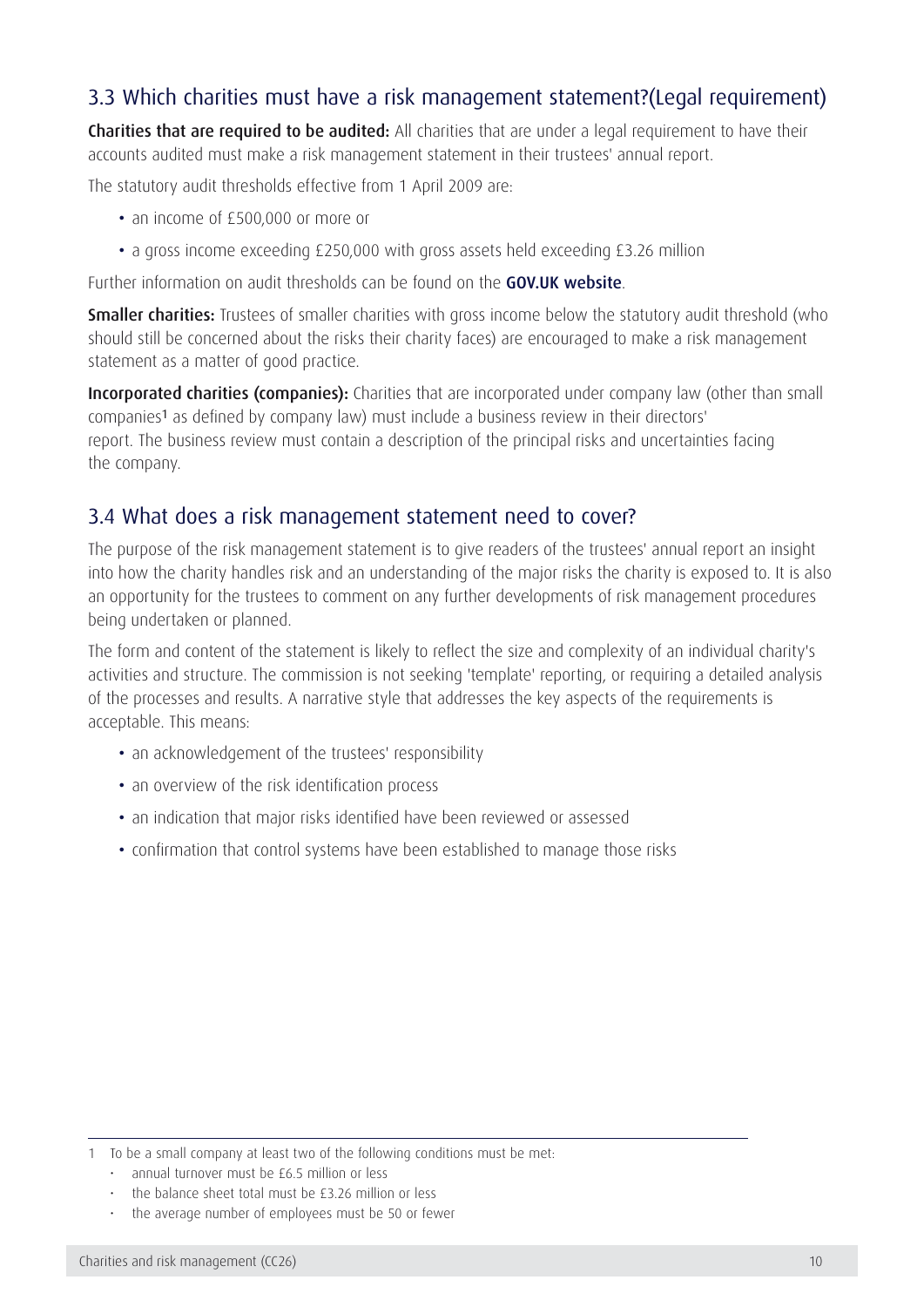Many charities, particularly larger charities or those with more complex activities, will, as a matter of best practice, expand on this basic approach in their reporting. Where this more detailed approach to reporting is adopted the following broad principles can be useful:

- a description of the major risks faced
- the links between the identification of major risk and the operational and strategic objectives of the charity
- procedures that extend beyond financial risk to encompass operational, compliance and other categories of identifiable risk
- the link between risk assessment and evaluation to the likelihood of its occurrence and impact should the event occur
- a description of the risk assessment processes and monitoring that are embedded in management and operational processes
- trustees' review of the principal results of risk identification processes and how they are evaluated and monitored

## 3.5 Does the risk management statement need to be audited?

Although the risk management statement forms an important part of the trustees' annual report, there is no requirement for the statement to be audited unless other requirements outside the [Charities Act 2011](http://www.legislation.gov.uk/ukpga/2011/25/contents/proposed/charities-act-2011) or the Companies Act 2006 apply. The regulatory requirements do not extend auditors' duties but auditors who become aware of apparent misstatements or inconsistencies in the trustees' Annual Report, based on their other audit work, will seek to resolve them and will need to consider the impact on their report, if such issues cannot be resolved. In extreme cases a reporting duty may arise where charity assets are at significant risk or have already been lost, auditors should be aware of their whistle-blowing obligations and may find the commission quidance [Reporting Serious Incidents](https://www.gov.uk/guidance/how-to-report-a-serious-incident-in-your-charity) of help.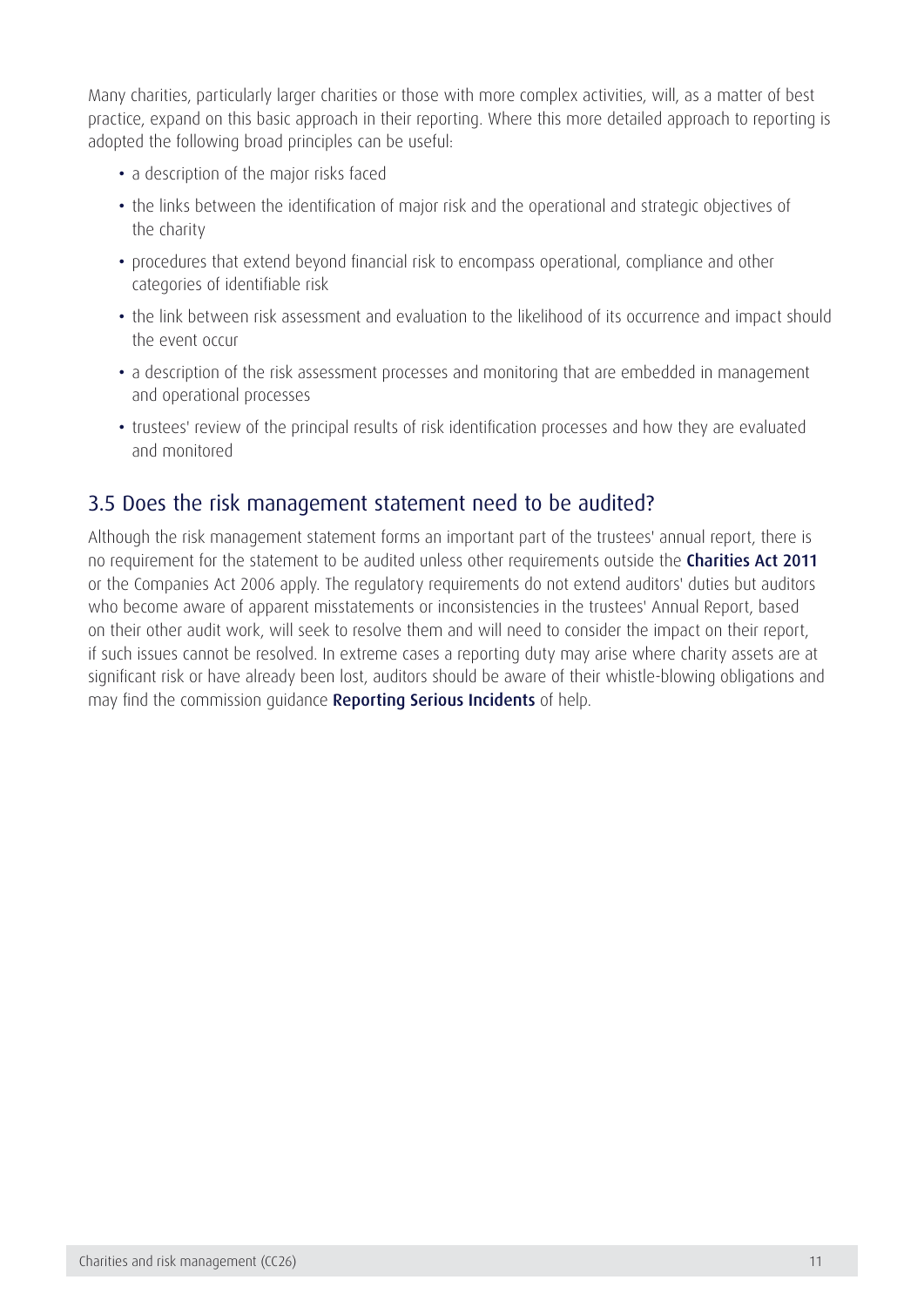## <span id="page-12-0"></span>4. A risk management model

This part sets out a model for risk management covering the typical stages in the process and will be of use to those actually carrying out or involved in the identification and management of the risks a charity faces. The model can be adapted by any charity to suit its size and activities and covers:

- 1. Establishing a risk policy
- 2. Identifying risks
- 3. Assessing risks
- 4. Evaluating what action needs to be taken on risks

### 5. Periodic monitoring and assessment

For most charities, risk management has been incorporated into their management processes for many years. While there is no requirement or obligation for trustees to adopt any particular model, having a rigorous process and a clear risk management policy helps ensure that:

- the identification, assessment and management of risk is linked to the achievement of the charity's objectives
- all areas of risk are covered for example, financial, governance, operational and reputational
- a risk exposure profile can be created that reflects the trustees' views as to what levels of risk are acceptable
- the principal results of risk identification, evaluation and management are reviewed and considered
- risk management is ongoing and embedded in management and operational procedures

### Stage 1: Establishing a risk policy

An effective charity regularly reviews and assesses the risks it faces in all areas of its work and plans for the management of those risks. The implementation of an effective risk management policy is a key part of ensuring that a charity is fit for purpose.

There are risks associated with all activities - they can arise through things that are not done, as well as through ongoing and new initiatives. Charities will have differing exposures to risk arising from their activities and will have different capacities to tolerate or absorb risk. For example, a charity with sound reserves could embark on a new project with a higher risk profile than, say, a charity facing financial difficulties. Risk tolerance may also be a factor in what activities are undertaken to achieve objectives. For example, a relief charity operating in a war zone may need to tolerate a higher level of risk to staff than might be acceptable in its UK-based activities in order to achieve its objectives. A charity will also need to look at the risk profile, ie the balance taken between higher and lower risk activities.

These considerations will inform the trustees in their decision as to the levels of risk they are willing to accept and may provide a benchmark against which the initial risk assessment is undertaken. The risk assessment and evaluation in turn will inform the trustees of the charity's overall risk profile and the steps taken to manage the major risks identified. This will help the trustees agree their policies on risk. Trustees need to let their managers know the boundaries and limits set by their risk policies to make sure there is a clear understanding of the risks that can and cannot be accepted.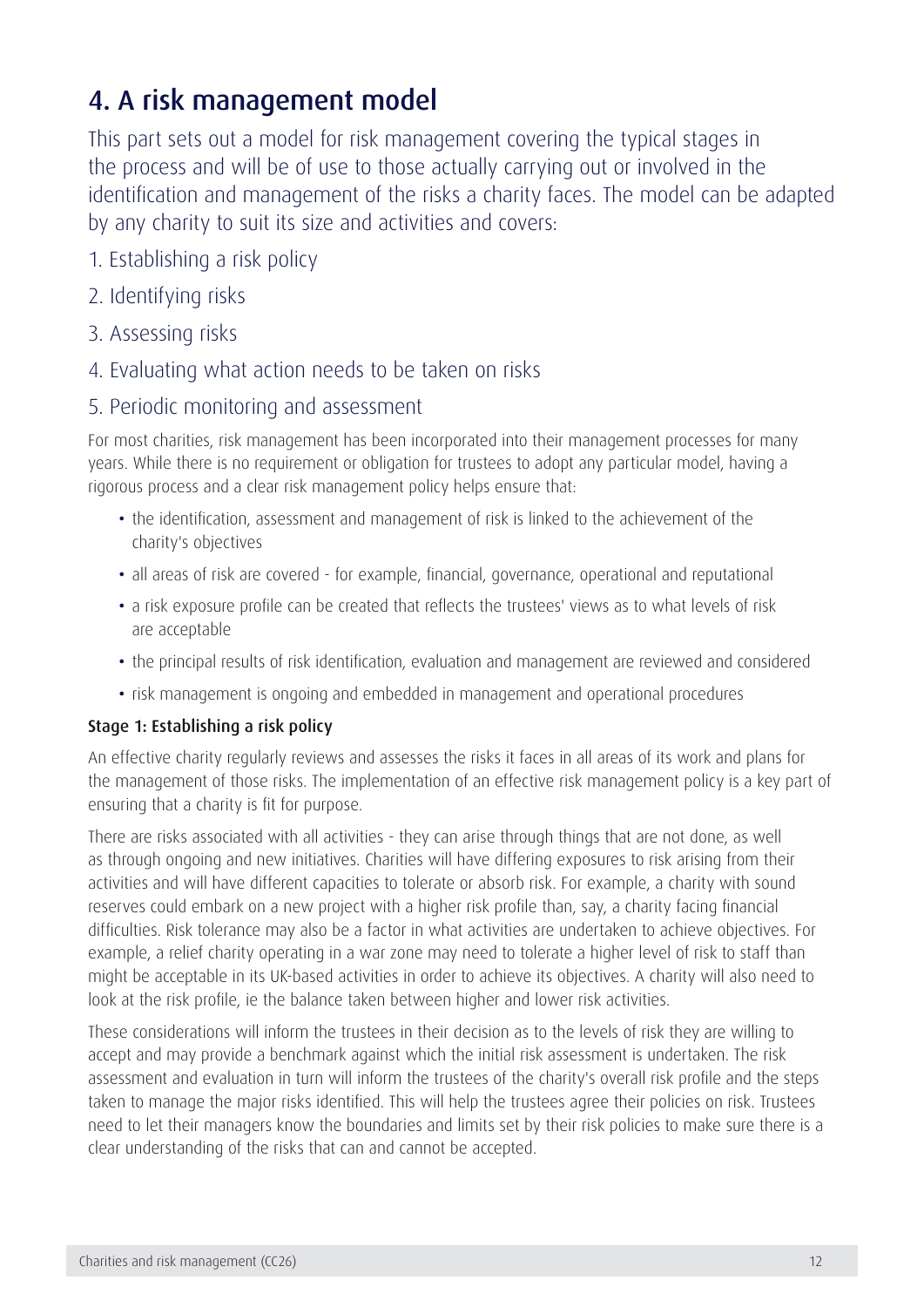### Stage 2: Identifying risks

Although there are various tools and checklists available, the identification of risks is best done by involving those with a detailed knowledge of the way the charity operates. Whilst the risk management statement focuses on major risks identified by trustees, input into this process will extend beyond the trustee body (except perhaps in the smallest charities).

Examples of what a charity will need to consider as part of this process include:

- the charity's objectives, mission and strategy
- the nature and scale of the charity's activities
- the outcomes that need to be achieved
- external factors that might affect the charity such as legislation and regulation
- the charity's reputation with its major funders and supporters
- past mistakes and problems that the charity has faced
- the operating structure for example using subsidiary trading companies, collaborating in a joint venture; branches or an affiliated structure where a parent body offers support to its members or affiliated bodies
- comparison with other charities working in the same area or of similar size
- examples of risk management prepared by other charities or other organisations

For this process to work, trustees and executive management need to be committed to it. All staff and volunteers will need to understand the part they should play in risk management. Trustees will need to consult widely with key managers and staff, as ideas are likely to come from all levels of the organisation. Internal workshops involving management, staff and volunteers are often used to gather information. Some workshops can involve supporters and beneficiaries where reputational risk or provision of service to beneficiaries is being considered.

Where the charity conducts some of its activities through affiliated members, branches, subsidiary companies or joint ventures which are legally separate entities, risks may arise that could directly or indirectly impact on the charity. For example, events in a subsidiary trading company may affect income streams to the charity, give rise to reputational risk or may even affect operational objectives directly if the subsidiary is used as a vehicle for service delivery. The risk identification process, whilst focusing on the risk to the charity itself, is therefore also likely to include identifying risks that may arise in branch, subsidiary company or joint venture activities. The trustees of a charity may seek to ensure that the directors of subsidiary companies also adopt similar risk management procedures, with the results being reviewed by the charity's trustees or incorporated into the overall risk management processes of the charity.

There are a number of models or frameworks that provide a classification of the type of risk to which an organisation can be exposed. Most models can be adapted to fit the charitable sector. Annex 2 sets out one possible framework, looking at risk across the following categories:

- governance
- operational risk
- finance risk
- environmental and external risk
- law and regulation compliance risk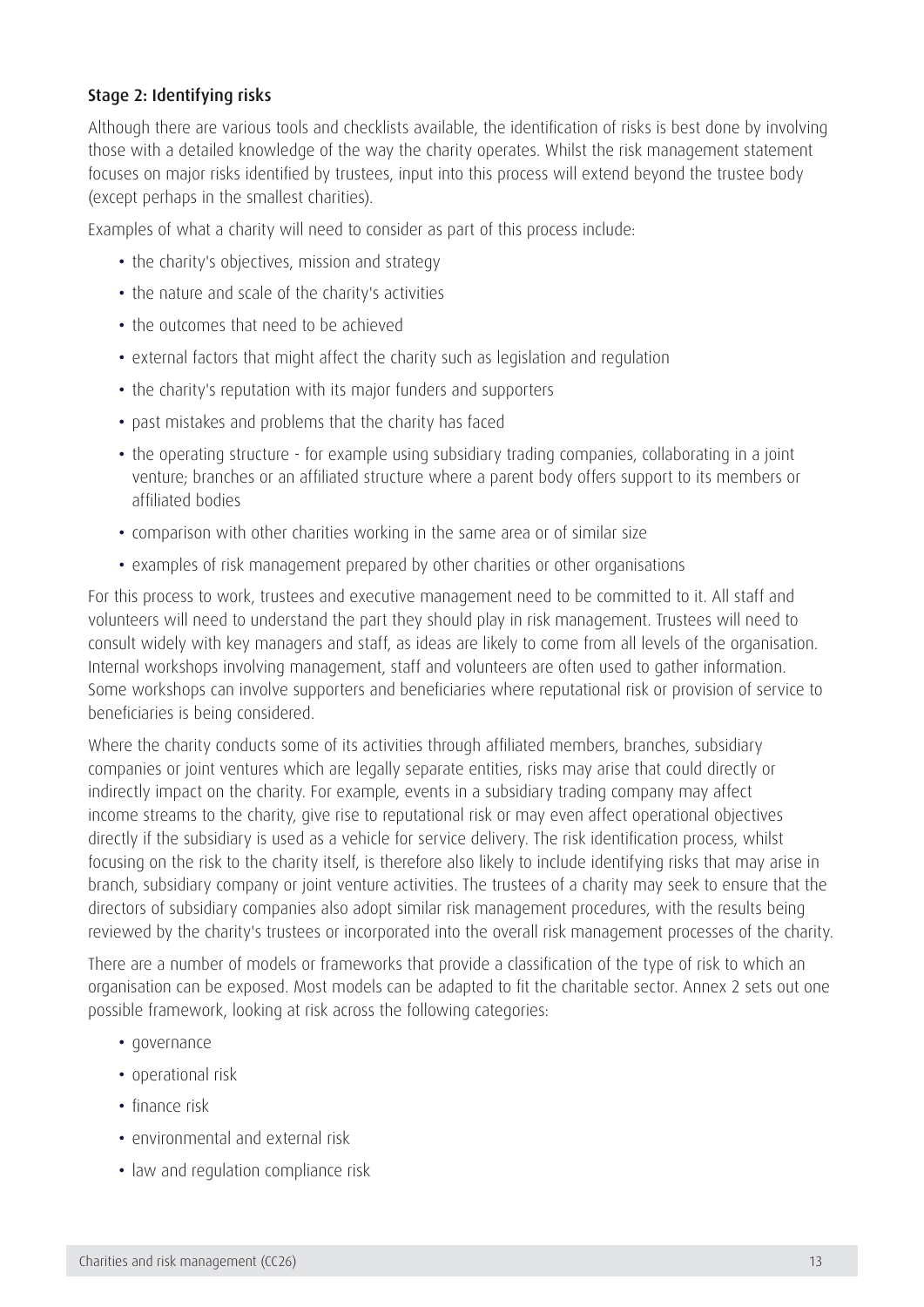It is important to appreciate that the process of risk identification must be charity specific reflecting the activities, structure and environment in which a particular charity operates. It follows from this that Annex 2 should not be used as a checklist, but rather to illustrate the type of risks that may be faced.

Similarly, although the process of risk identification should be undertaken with care, the analysis will contain some subjective judgements - no process is capable of identifying all possible risks that may arise. The process can only provide reasonable assurance to trustees that all relevant risks have been identified.

### Stage 3 Assessing risk

Identified risks need to be put into perspective in terms of the potential severity of their impact and likelihood of their occurrence. Assessing and categorising risks helps in prioritising and filtering them, and in establishing whether any further action is required. One method is to look at each identified risk and decide how likely it is to occur and how severe its impact would be on the charity if it did occur.

This approach attempts to map risk as a product of the likelihood of an undesirable outcome and the impact that an undesirable outcome will have on the charity's ability to achieve its operational objectives. It enables the trustees to identify those risks that fall into the major risk category identified by the risk management statement.

In previous guidance the commission set out a risk management methodology that focused on considering both the impact of a risk and the likelihood of it occurring, giving them equal importance. Using this method, the impact score is usually multiplied by the score for likelihood and the product of the scores used to rank those risks that the trustees regard as major risks.

In recent years, methodologies for measuring risk impact and likelihood have developed further. Many organisations now take account of events that are rare or unprecedented, where the rules are unknown or rapidly changing or where risks are driven by external factors beyond their control. These risks which have very high impact and very low likelihood of occurrence are now accepted by many as having greater importance than those with a very high likelihood of occurrence and an insignificant impact. In these cases, the concept of impact and the likelihood of risks occurring and their interaction should be given prominence in both the risk assessment and risk management processes. Using the method outlined in the previous paragraph, they would have scored the same.

If an organisation is vulnerable to a risk that potentially might have an extremely high impact on its operations, it should be considered and evaluated regardless of how remote the likelihood of its happening appears to be. Charities need to find a balance and they will need to weigh the nature of the risk and its impact alongside its likelihood of occurrence. With limited resources, the risks and the benefits or rewards from the activity concerned will need to be considered. It is important to bear in mind that on rare occasions improbable events do occur with devastating effect, at other times probable events do not happen.

A focus on high-impact risk is important, but trustees should not forget that what may be a lower impact risk can change to very high impact risk because of the possible connection between it happening and triggering the occurrence of other risks. One low impact risk may lead to another and another so that the cumulative impact becomes extreme or catastrophic. Many studies have shown that most business failures are the result of a series of small, linked events having too great a cumulative impact to deal with rather than a single large event. If organisations only look at the big risks they can often end up ill-prepared to face the interaction of separate adverse events interacting together.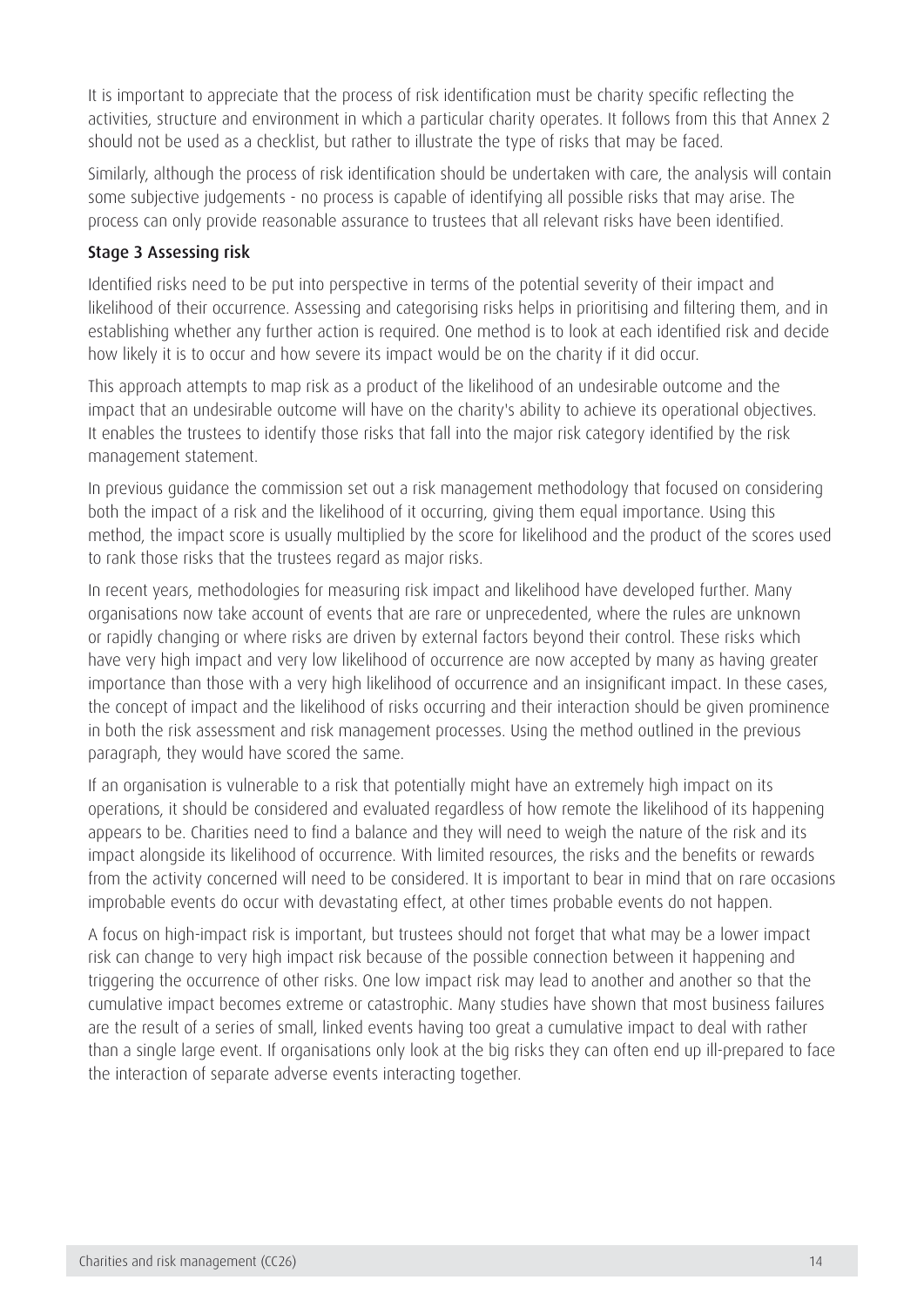The following tables can be used to provide some guidance on the 1-5 scoring illustrated in this section.

### Impact

| <b>Descriptor</b> | <b>Score</b>   | Impact on service and reputation                                       |  |
|-------------------|----------------|------------------------------------------------------------------------|--|
| Insignificant     | $\mathbf 1$    | • no impact on service                                                 |  |
|                   |                | • no impact on reputation                                              |  |
|                   |                | • complaint unlikely                                                   |  |
|                   |                | · litigation risk remote                                               |  |
| Minor             | $\overline{2}$ | · slight impact on service                                             |  |
|                   |                | · slight impact on reputation                                          |  |
|                   |                | • complaint possible                                                   |  |
|                   |                | · litigation possible                                                  |  |
| Moderate          | $\overline{3}$ | · some service disruption                                              |  |
|                   |                | • potential for adverse publicity - avoidable with<br>careful handling |  |
|                   |                | • complaint probable                                                   |  |
|                   |                | · litigation probable                                                  |  |
| Major             | 4              | · service disrupted                                                    |  |
|                   |                | · adverse publicity not avoidable (local media)                        |  |
|                   |                | • complaint probable                                                   |  |
|                   |                | · litigation probable                                                  |  |
| Extreme/          | 5              | • service interrupted for significant time                             |  |
| Catastrophic      |                | · major adverse publicity not avoidable (national media)               |  |
|                   |                | • major litigation expected                                            |  |
|                   |                | • resignation of senior management and board                           |  |
|                   |                | • loss of beneficiary confidence                                       |  |

### Likelihood

| <b>Descriptor</b> | <b>Score</b> | Example                                                |  |
|-------------------|--------------|--------------------------------------------------------|--|
| Remote            |              | may only occur in exceptional circumstances            |  |
| Unlikely          |              | expected to occur in a few circumstances               |  |
| Possible          | 3            | expected to occur in some circumstances                |  |
| Probable          | 4            | expected to occur in many circumstances                |  |
| Highly probable   | 5            | expected to occur frequently and in most circumstances |  |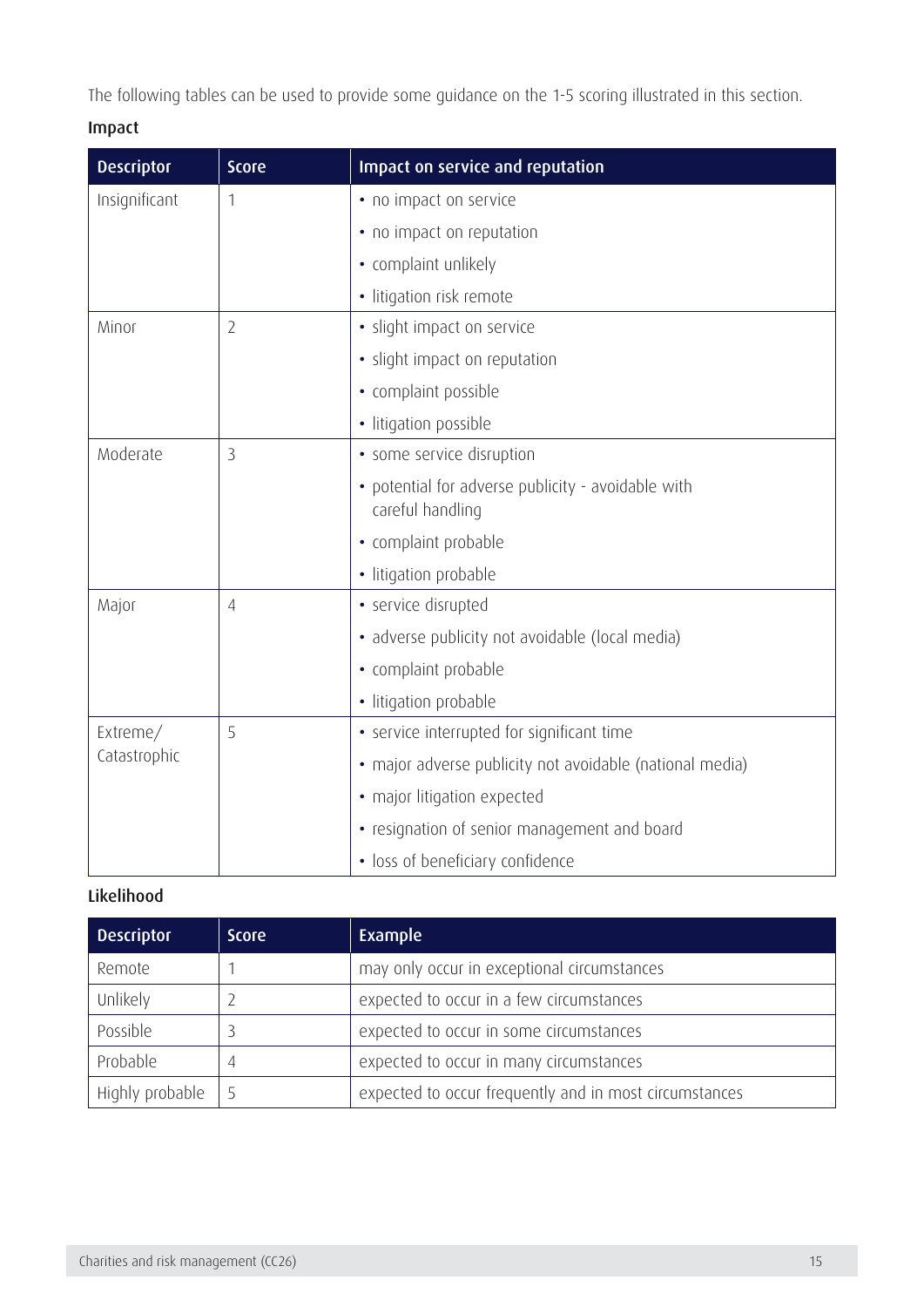The 'heat map' below shows a different way of assessing risk by increasing the weighting of impact. This works on a scoring of xy+y where x is likelihood and y is impact. This formula multiplies impact with likelihood then adds a weighting again for impact. The effect is to give extra emphasis to impact when assessing risk. It should be remembered that risk scoring often involves a degree of judgement or subjectivity. Where data or information on past events or patterns is available, it will be helpful in enabling more evidence-based judgements.

In interpreting the risk heat map below, likelihood is x and impact is y. The colour codes are:

Red - major or extreme/catastrophic risks that score 15 or more

Yellow - moderate or major risks that score between 8 and 14

|            | Extreme/<br>Catastrophic 5 |                | 10             | 15             | 20             | 25             | 30                 |
|------------|----------------------------|----------------|----------------|----------------|----------------|----------------|--------------------|
|            | Major                      | $\sqrt{4}$     | 8              | 12             | 16             | 20             | 24                 |
|            | Moderate                   | 3              | 6              | 9              | 12             | 15             | 18                 |
| Impact     | Minor                      | $\overline{2}$ | $\overline{4}$ | 6              | 8              | 10             | 12                 |
|            | Insignificant 1            |                | $\overline{2}$ | $\overline{3}$ | $\overline{4}$ | $\overline{5}$ | 6                  |
|            |                            |                | $\overline{1}$ | $\overline{2}$ | $\overline{3}$ | $\sqrt{4}$     | 5                  |
|            |                            |                | Remote         | Unlikely       | Possible       | Probable       | Highly<br>Probable |
| Likelihood |                            |                |                |                |                |                |                    |

Blue or green - minor or insignificant risks scoring 7 or less

Some suggest an even greater weighting for impact and use a formula of xy+2y.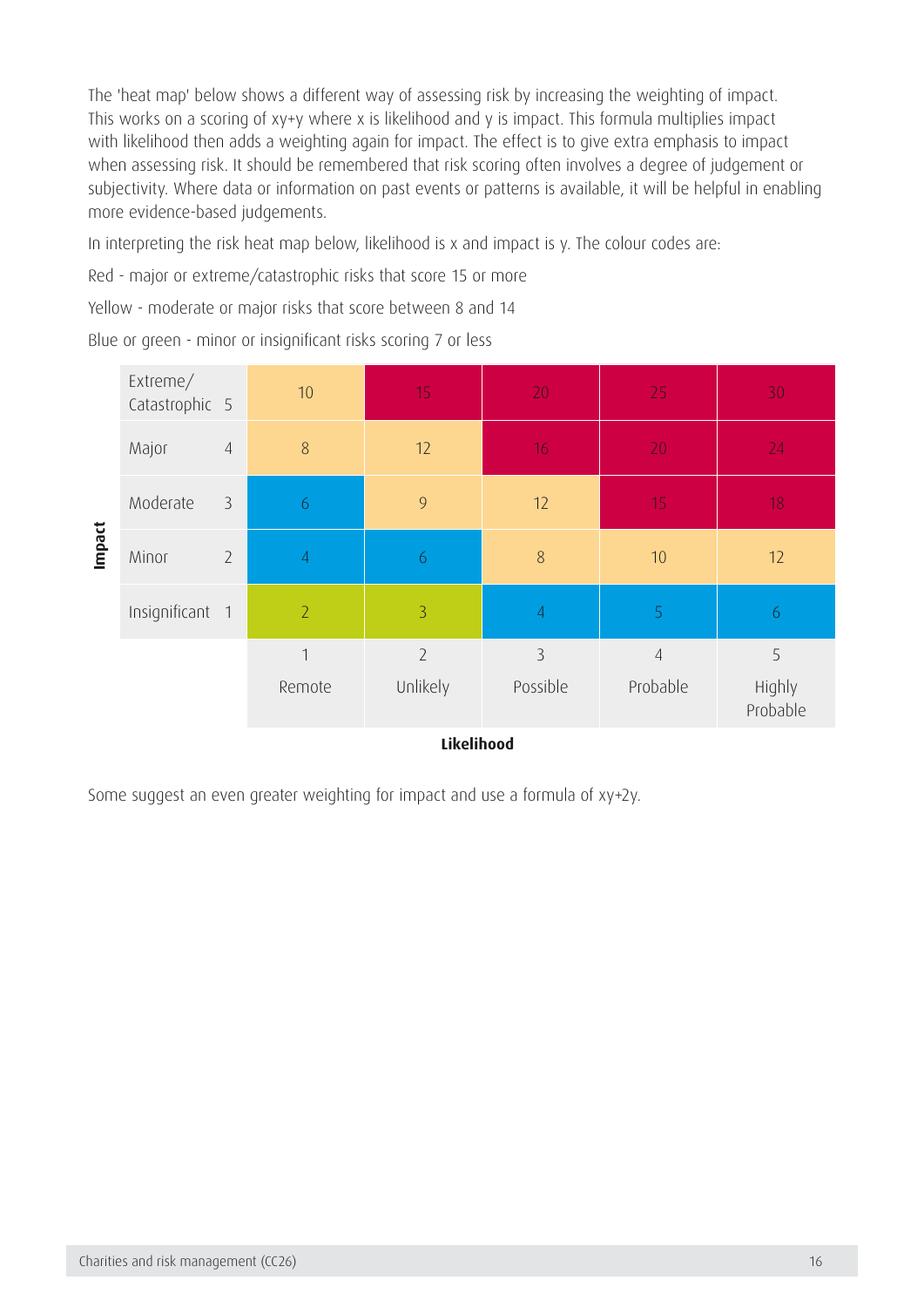### Stage 4 Evaluating what action needs to be taken on the risks

Where major risks are identified, the trustees will need to make sure that appropriate action is being taken to manage them. This review should include assessing how effective existing controls are.

For each of the major risks identified, trustees will need to consider any additional action that needs to be taken to manage the risk, either by lessening the likelihood of the event occurring, or lessening its impact if it does. The following are examples of possible actions:

- the risk may need to be avoided by ending that activity (eg stopping work in a particular country)
- the risk could be transferred to a third party (eq use of a trading subsidiary, outsourcing or other contractual arrangements with third parties)
- the risk could be shared with others (eg a joint venture project)
- the charity's exposure to the risk can be limited (eg establishment of reserves against loss of income, foreign exchange forward contracts, phased commitment to projects)
- the risk can be reduced or eliminated by establishing or improving control procedures (eg internal financial controls, controls on recruitment, personnel policies)
- the risk may need to be insured against (this often happens for residual risk, eg employers liability, third party liability, theft, fire)
- the risk may be accepted as being unlikely to occur and/or of low impact and therefore will just be reviewed annually (eg a low stock of publications may be held with the risk of temporarily running out of stock or loss of a petty cash float of £25 held on site overnight)

Once each risk has been evaluated, the trustees can draw up a plan for any steps that need to be taken to address or mitigate significant or major risks. This action plan and the implementation of appropriate systems or procedures allows the trustees to make a risk management statement in accordance with the regulatory requirements.

Risk management is aimed at reducing the 'gross level' of risk identified to a 'net level' of risk, in other words, the risk that remains after appropriate action is taken. Annex 1 gives two examples of how gross and net risk can be recorded in a risk register. Trustees need to form a view as to the acceptability of the net risk that remains after management.

In assessing additional action to be taken, the costs of management or control will generally be considered in the context of the potential impact or likely cost that the control seeks to prevent or mitigate. It is possible that the process may identify areas where the current or proposed control processes are disproportionately costly or onerous compared to the risk they are there to manage. A balance will need to be struck between the cost of further action to manage the risk and the potential impact of the residual risk.

Good risk management is also about enabling organisations to take opportunities and to meet urgent need, as well as preventing disasters. For example, a charity may not be able to take advantage of technological change in the absence of a reserves policy that ensures there are adequate funds, or perhaps could not organise a successful emergency relief programme without adequately trained staff and organisational structures. Annex 2 sets out some illustrative examples of the type of systems and procedures that can be put into place to mitigate an identified risk.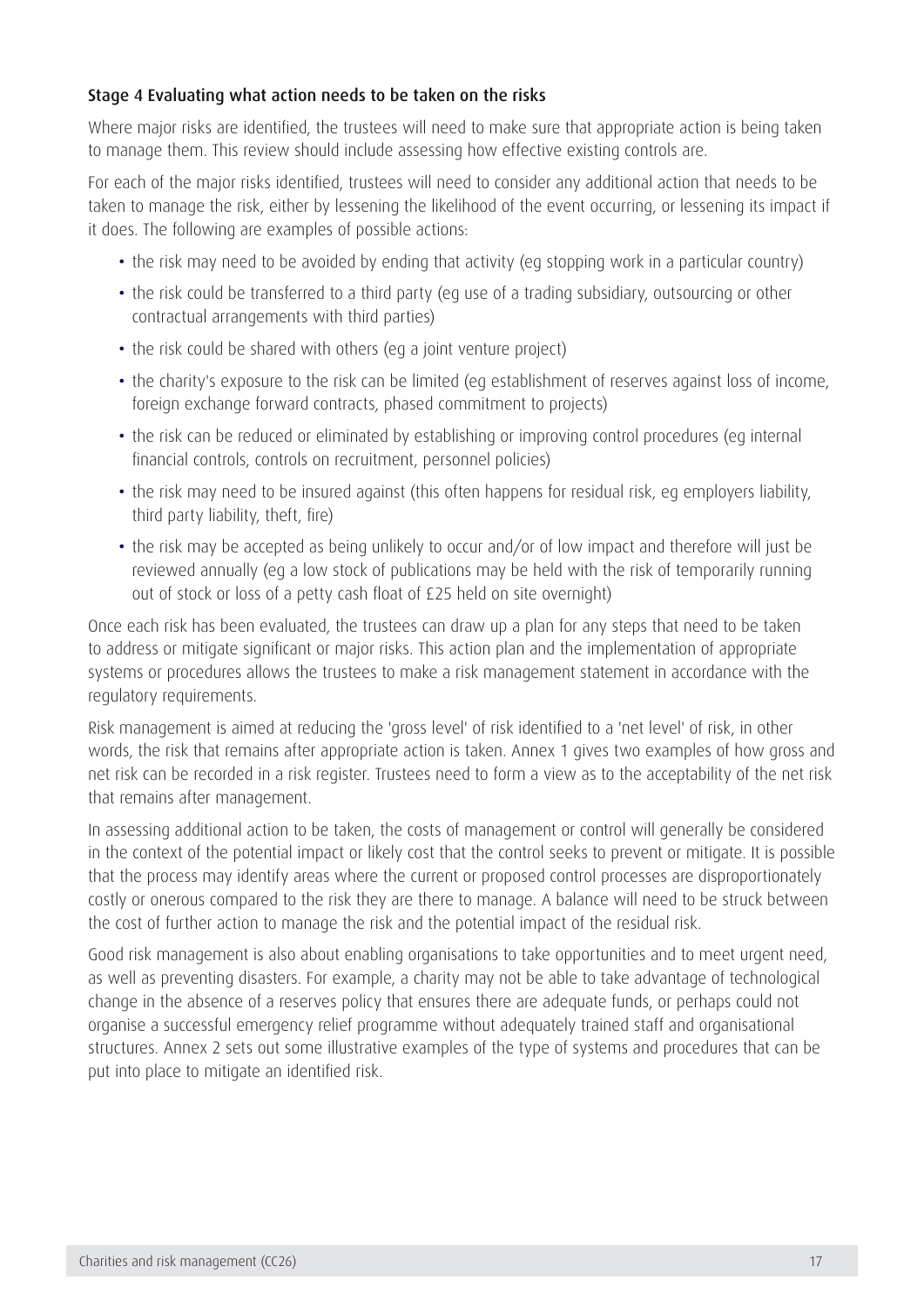### Stage 5 Periodic monitoring and assessment

Risk management is a dynamic process ensuring that new risks are addressed as they arise. It should also be cyclical to establish how previously identified risks may have changed. Risk management is not a oneoff event and should be seen as a process that will require monitoring and assessment. Staff will need to take responsibility for implementation. There needs to be communication with staff at all levels to ensure that individual and group responsibilities are understood and embedded into the culture of the charity. A successful process will involve ensuring that:

- new risks are properly reported and evaluated
- risk aspects of significant new projects are considered as part of project appraisals
- any significant failures of control systems are properly reported and actioned
- there is an adequate level of understanding of individual responsibilities for both implementation and monitoring of the control systems
- any further actions required are identified
- trustees consider and review the annual process
- trustees are provided with relevant and timely interim reports

One method of codifying such an approach is through the use of a risk register (see Annex 1). The register seeks to pull together the key aspects of the risk management process. It schedules gross risks and their assessment, the controls in place and the net risks, and can identify responsibilities, monitoring procedures and follow up action required.

The trustees can monitor risk by:

- • ensuring that the identification, assessment and mitigation of risk is linked to the achievement of the charity's operational objectives
- ensuring that the assessment process reflects the trustees' view of acceptable risk
- reviewing and considering the results of risk identification, evaluation and management
- receiving interim reports where there is an area needing further action
- considering the risks attached to significant new activities or opportunities
- regularly considering external factors such as new legislation or new requirements from funders
- considering the financial impact of risk as part of operational budget planning and monitoring

Annual monitoring by trustees supplemented by interim reports is likely to be sufficient for most charities where operating conditions are stable. Depending on a charity's risk profile, more frequent monitoring might be advisable.

### Thanks to contributors

The commission are grateful to Pesh Framjee, Head of Not for Profits at Howarth Clark Whitehill for his contribution to the updated guidance on assessing risk (Part 4, stage 4).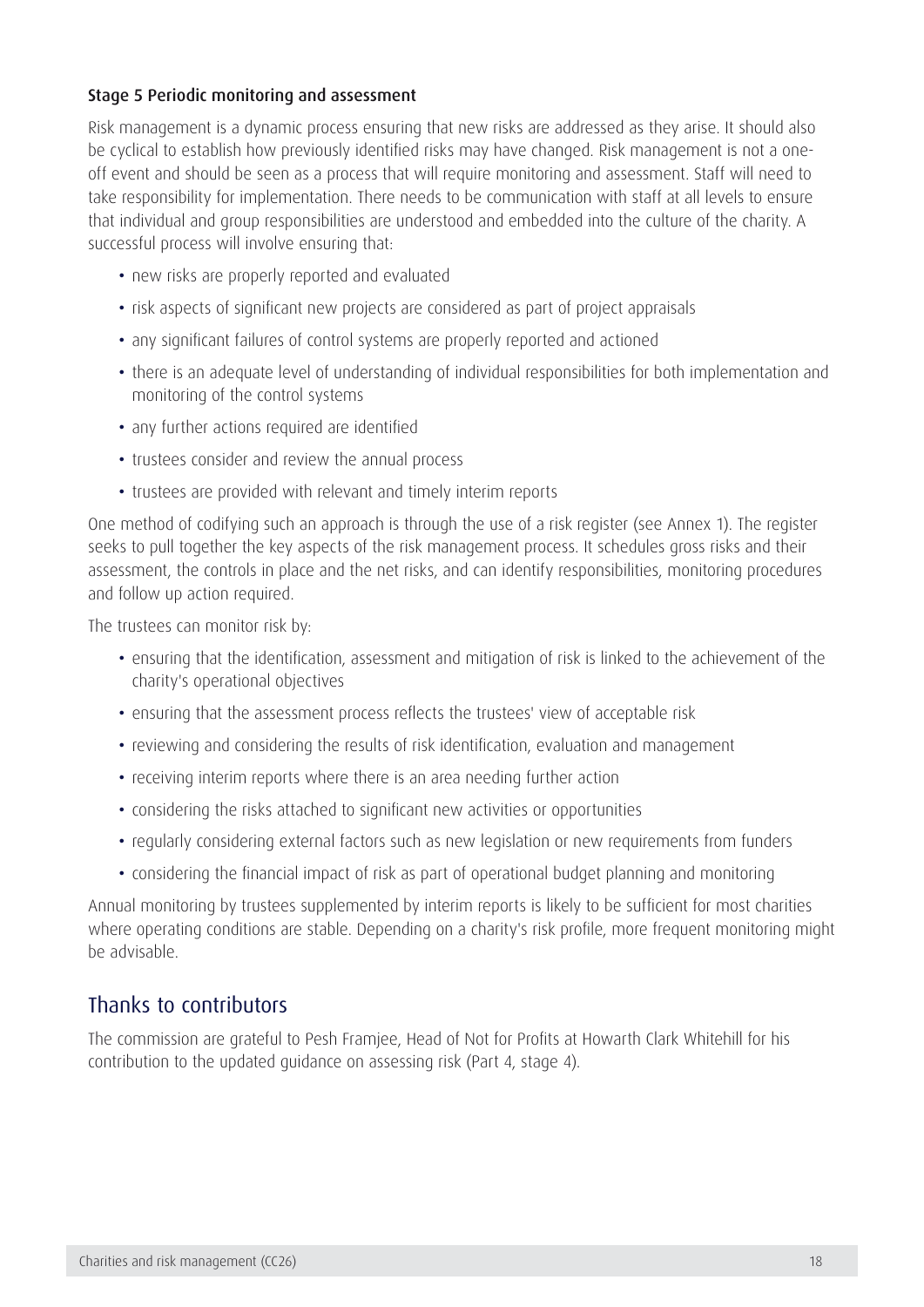## <span id="page-19-0"></span>Annex 1. Risk register template with examples of use

Risk management is aimed at reducing the 'gross level' of risk identified to a 'net level' of risk, in other words, the risk that remains after appropriate action is taken. This template has been created to illustrate a practical way of recording in a risk register how this reduction in level might be achieved by the charity. In example 1, the gross risk is identified as the lack of return/diversity of investment portfolio and rated as high. After identifying the procedures for managing this risk, the net risk has been rated as medium. Trustees need to form a view as to the acceptability of the net risk that remains after management.

#### Example 1

| Risk area/risk identified        | lack of return/diversity of investment portfolio            |  |  |
|----------------------------------|-------------------------------------------------------------|--|--|
| Likelihood of occurrence (score) | probable (4)                                                |  |  |
| Severity of impact (score)       | major $(4)$                                                 |  |  |
| Overall or 'gross' risk          | high $(20)$                                                 |  |  |
| Control procedure                | • investment policy set by trustees                         |  |  |
|                                  | • written instructions to FSA authorised investment advisor |  |  |
|                                  | • quarterly reviews by trustees                             |  |  |
| Retained or 'net' risk           | medium                                                      |  |  |
| <b>Monitoring process</b>        | performance reports reviewed quarterly by trustees          |  |  |
|                                  |                                                             |  |  |
| Responsibility                   | trustees and treasurer                                      |  |  |
| Further action required          | quarterly agenda item for trustee meetings                  |  |  |

### Example 2

| Risk area/risk identified        | unsatisfactory fundraising                                                               |  |
|----------------------------------|------------------------------------------------------------------------------------------|--|
| Likelihood of occurrence (score) | probable (4)                                                                             |  |
| Severity of impact (score)       | major $(4)$                                                                              |  |
| Overall or 'gross' risk          | high $(20)$                                                                              |  |
| Control procedure                | • financial appraisal of new projects                                                    |  |
|                                  | • benchmarking of returns achieved                                                       |  |
|                                  | • budget reporting by fundraising activity                                               |  |
| Retained or 'net' risk           | medium                                                                                   |  |
| <b>Monitoring process</b>        | • financial reporting by fundraising activity                                            |  |
|                                  | • quarterly reporting by fundraising manager to trustees/CEO                             |  |
| Responsibility                   | fundraising manager/CEO                                                                  |  |
| Further action required          | • new initiatives to be approved by trustees unless included in<br>current business plan |  |
|                                  | • review of regulatory compliance of current methods                                     |  |
| Date of review                   | • when appropriate                                                                       |  |
|                                  | • next trustee meeting                                                                   |  |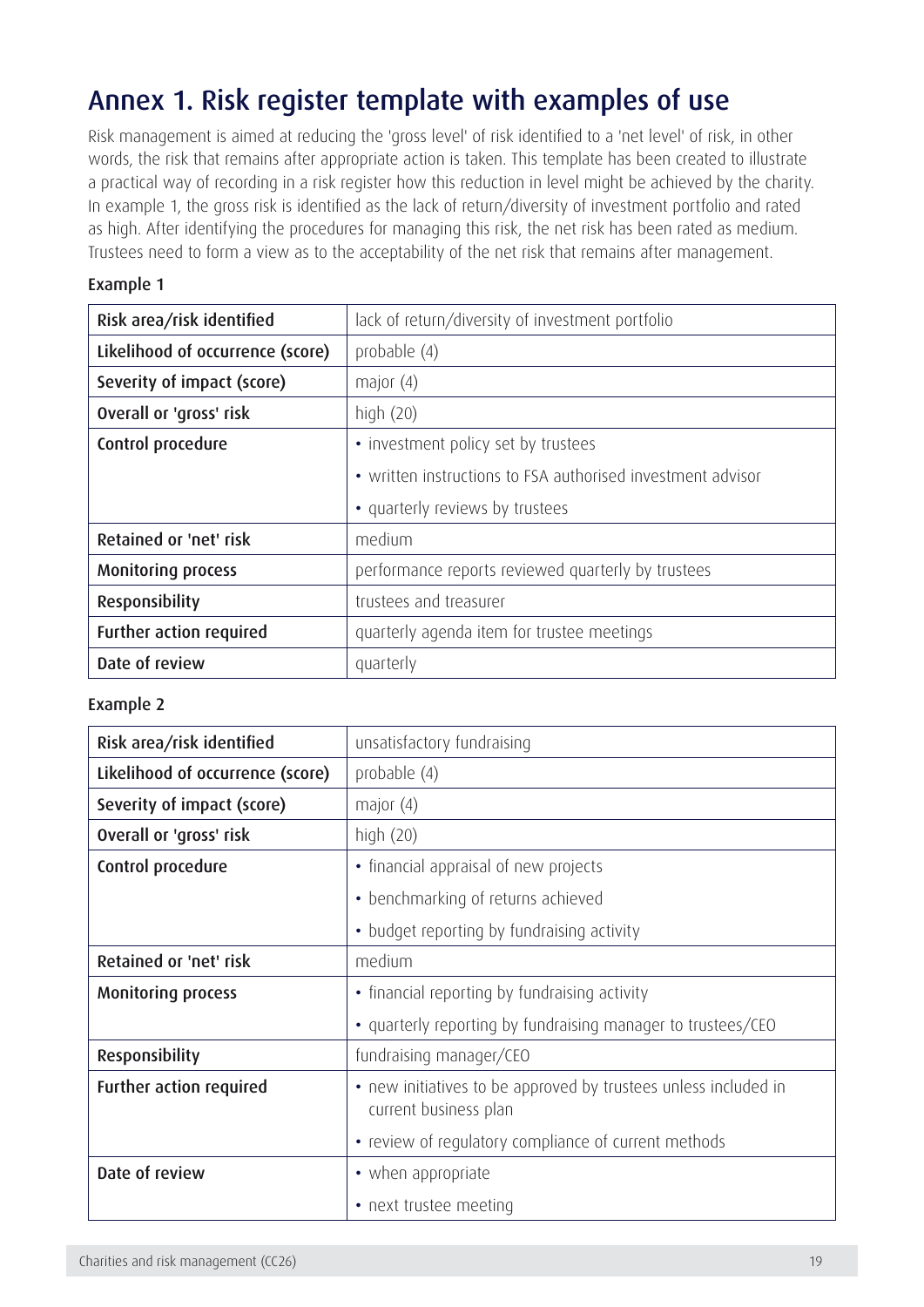## <span id="page-20-0"></span>Annex 2. Examples of potential risk areas, their impact and mitigation

The charitable sector is by its nature diverse. The nature of activities, funding base, reserves and structures will expose charities to differing areas of risk and levels of exposure. While the areas of risk identified below will deserve consideration by most charities, it is not an exhaustive list of all potential areas of risk and should not be a substitute for a charity undertaking its own processes for risk identification.

This list is intended to be an indication of some of the main areas of risk that may need to be considered by trustees. Illustrative examples of potential impact are given, as well as some illustrative examples of controls or action that might be taken to mitigate the risk or impact. Some risks will fall into more than one category. Although the list may be long, it is not exhaustive and there will be other risks that apply to a particular charity because of its own circumstances and activities.

The risks are classified as follows:

- governance
- operational
- financial
- environmental or external
- compliance (law or regulation)

#### Governance risks

| <b>Potential risk</b>                                                  | <b>Potential impact</b>                                                                                                                                                                                                                                             | Steps to mitigate risk                                                                                                                                                                                                                                       |
|------------------------------------------------------------------------|---------------------------------------------------------------------------------------------------------------------------------------------------------------------------------------------------------------------------------------------------------------------|--------------------------------------------------------------------------------------------------------------------------------------------------------------------------------------------------------------------------------------------------------------|
| The charity<br>lacks direction,<br>strategy<br>and forward<br>planning | • the charity drifts with no<br>clear objectives, priorities<br>or plans<br>· issues are addressed<br>piecemeal with no<br>strategic reference<br>• needs of beneficiaries<br>not fully addressed<br>• financial management<br>difficulties<br>• loss of reputation | • create a strategic plan which sets out the key aims,<br>objectives and policies<br>• create financial plans and budgets<br>• use job plans and targets<br>• monitor financial and operational performance<br>• get feedback from beneficiaries and funders |
| Trustee body<br>lacks relevant<br>skills or<br>commitment              | • charity becomes<br>moribund or fails to<br>achieve its purpose<br>· decisions are made<br>bypassing the trustees<br>• resentment or apathy<br>amongst staff<br>poor decision making<br>$\bullet$<br>reflected in poor value for<br>money on service delivery      | • review and agree skills required<br>• draw up competence framework and job descriptions<br>• implement trustee training and induction<br>• review and agree recruitment processes                                                                          |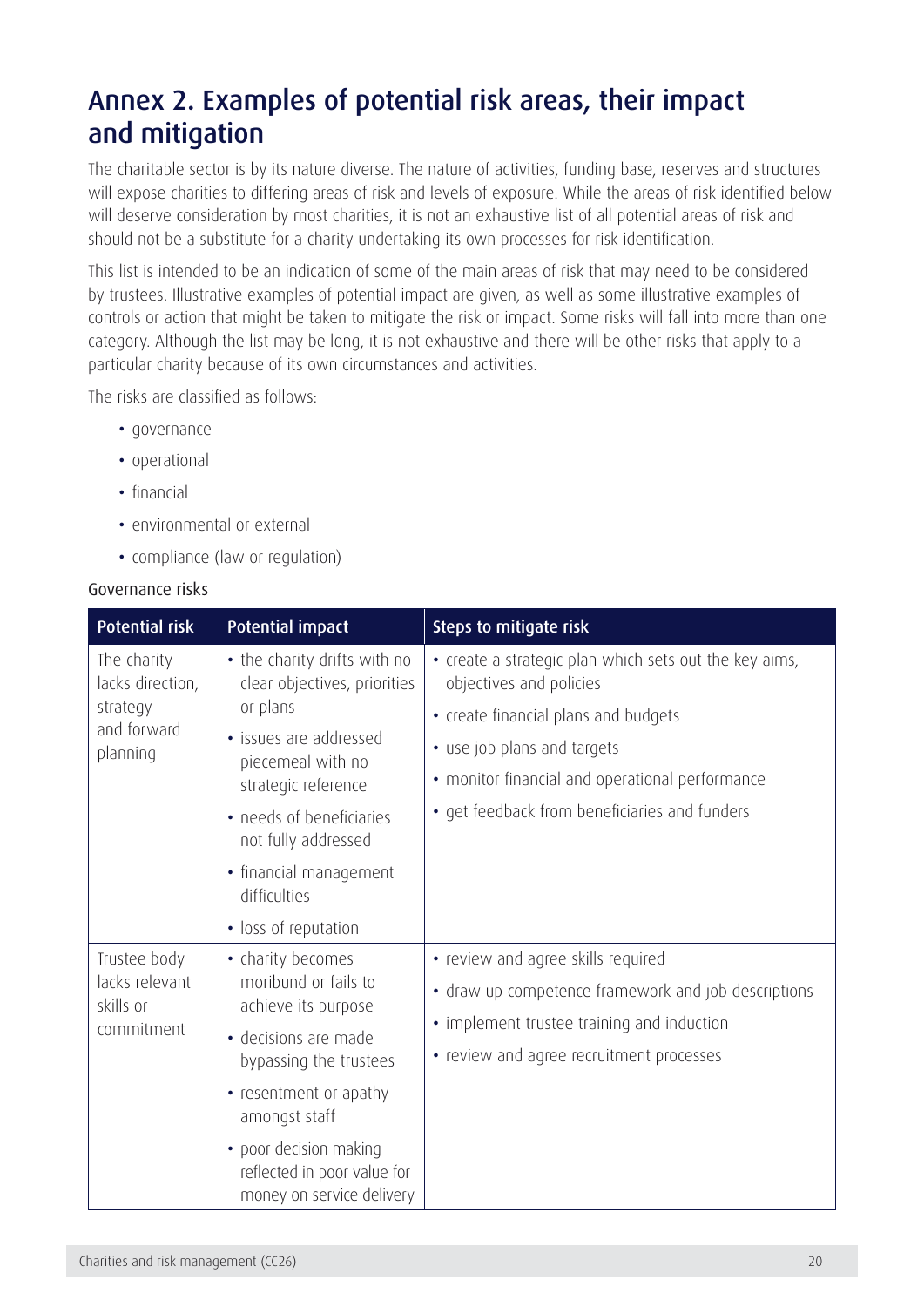| <b>Potential risk</b>                                                                        | <b>Potential impact</b>                                                                                                                                                                                                                                                 | Steps to mitigate risk                                                                                                                                                                                                                                                                                                                                        |
|----------------------------------------------------------------------------------------------|-------------------------------------------------------------------------------------------------------------------------------------------------------------------------------------------------------------------------------------------------------------------------|---------------------------------------------------------------------------------------------------------------------------------------------------------------------------------------------------------------------------------------------------------------------------------------------------------------------------------------------------------------|
| Trustee body<br>dominated by<br>one or two<br>individuals, or<br>by connected<br>individuals | • trustee body cannot<br>operate effectively as<br>strategic body<br>· decisions made outside<br>of trustee body<br>• conflicts of interest<br>• pursuit of personal agenda<br>• culture of secrecy<br>or deference<br>• arbitrary over-riding of<br>control mechanisms | • consider the structure of the trustee body and<br>its independence<br>• agree mechanisms to manage potential conflicts<br>of interest<br>• review and agree recruitment and appointment<br>processes in line with governing document<br>• agree procedural framework for meetings and<br>recording decisions                                                |
| Trustees are<br>benefiting from<br>charity (eg<br>remuneration)                              | • poor reputation, morale<br>and ethos<br>• adverse impact on overall<br>control environment<br>• conflicts of interest<br>• possibility of regulatory<br>action                                                                                                        | • ensure legal authority for payment or benefit<br>• consider alternative staffing arrangements<br>• implement terms and procedures to authorise/approve<br>expenses and payments<br>• agree procedures and methods to establish fair<br>remuneration conducted separately from 'interested'<br>trustee (remuneration committee/benchmarking<br>exercise etc) |
| Conflicts of<br>interest                                                                     | • charity unable to<br>pursue its own interests<br>and agenda<br>• decisions may not<br>be based on relevant<br>considerations<br>• impact on reputation<br>• private benefit                                                                                           | • agree protocol for disclosure of potential conflicts<br>of interest<br>• put in place procedures for standing down on<br>certain decisions<br>• review recruitment and selection processes                                                                                                                                                                  |
| Ineffective<br>organisational<br>structure                                                   | • lack of information<br>flow and poor decision<br>making procedures<br>• remoteness from<br>operational activities<br>• uncertainty as to roles<br>and duties<br>· decisions made at<br>inappropriate level or<br>excessive bureaucracy                                | • use organisation chart to create a clear understanding<br>of roles and duties<br>• delegation and monitoring should be consistent with<br>good practice and constitutional or legal requirements<br>• review structure and the need for constitutional change                                                                                               |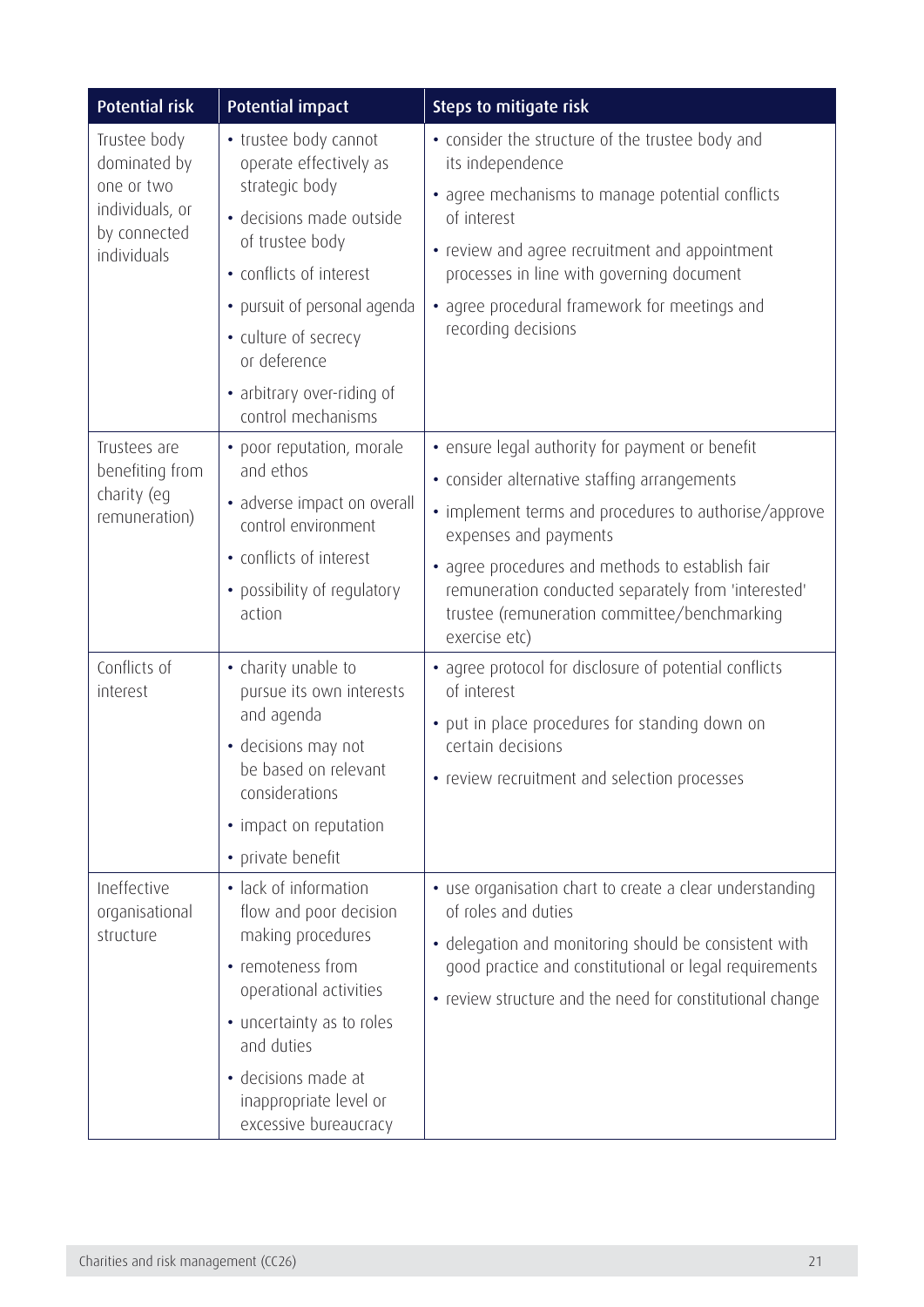| <b>Potential risk</b>                                                                                | <b>Potential impact</b>                                                                                                                                                                                                                                                             | Steps to mitigate risk                                                                                                                                                                                                                                                                                                  |
|------------------------------------------------------------------------------------------------------|-------------------------------------------------------------------------------------------------------------------------------------------------------------------------------------------------------------------------------------------------------------------------------------|-------------------------------------------------------------------------------------------------------------------------------------------------------------------------------------------------------------------------------------------------------------------------------------------------------------------------|
| Activities<br>potentially<br>outside objects,<br>powers or<br>terms of gift<br>(restricted<br>funds) | · loss of funds available<br>for beneficiary class<br>• liabilities to repay funders<br>· loss of funder confidence<br>• potential breach of trust<br>and regulatory action<br>• loss of beneficiary<br>confidence<br>• taxation implications<br>(if non-qualifying<br>expenditure) | • agree protocol for reviewing new projects to<br>ensure consistency with objects, powers and<br>terms of funding<br>• create financial systems to identify restricted<br>funds and their application                                                                                                                   |
| Loss of key staff                                                                                    | • experience or skills lost<br>• operational impact<br>on key projects and<br>priorities<br>• loss of contact base and<br>corporate knowledge                                                                                                                                       | · succession planning<br>· document systems, plans and projects<br>• implement training programmes<br>• agree notice periods and handovers<br>• review and agree recruitment processes                                                                                                                                  |
| Reporting<br>to trustees<br>(accuracy,<br>timeliness and<br>relevance)                               | • inadequate information<br>resulting in poor quality<br>decision making<br>· failure of trustees to fulfil<br>their control functions<br>• trustee body becomes<br>remote and ill informed                                                                                         | • put in place proper strategic planning, objective setting<br>and budgeting processes<br>• timely and accurate project reporting<br>• timely and accurate financial reporting<br>• assess and review projects and authorisation procedures<br>• have regular contact between trustees and senior staff<br>and managers |

## Operational risks

| <b>Potential risk</b> | <b>Potential impact</b>                                                                                                                                               | Steps to mitigate risk                                                                                                                                                                                                        |
|-----------------------|-----------------------------------------------------------------------------------------------------------------------------------------------------------------------|-------------------------------------------------------------------------------------------------------------------------------------------------------------------------------------------------------------------------------|
| Contract risk         | • onerous terms and<br>conditions<br>· liabilities for non<br>performance<br>• non-compliance with<br>charity's objects<br>• unplanned subsidy of<br>public provision | • create cost/project appraisal procedures<br>• agree authorisation procedures<br>• get professional advice on terms and conditions<br>• put in place performance monitoring arrangements<br>• consider insurable risks cover |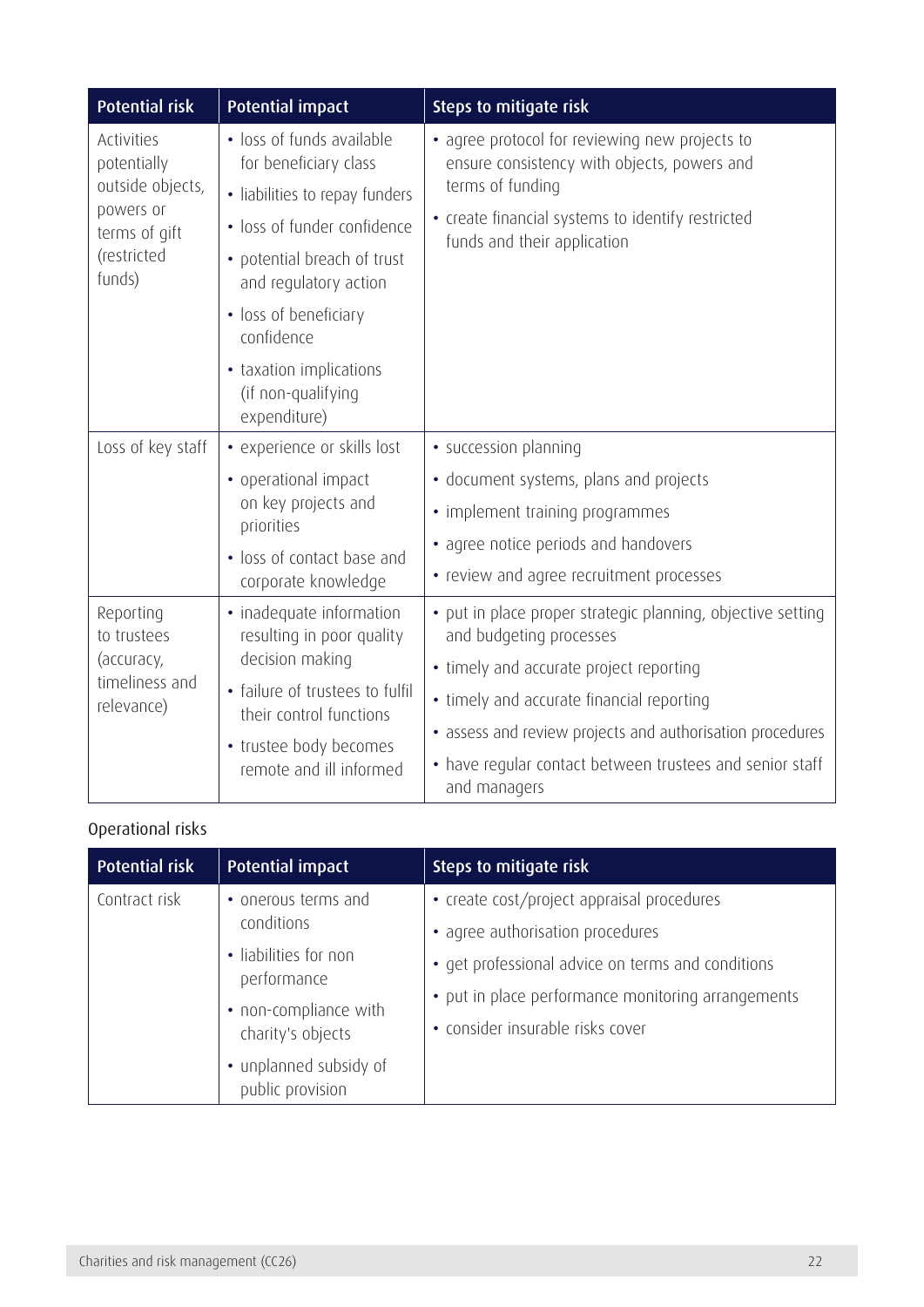| <b>Potential risk</b>       | <b>Potential impact</b>                                     | Steps to mitigate risk                                             |
|-----------------------------|-------------------------------------------------------------|--------------------------------------------------------------------|
| Service                     | • beneficiary complaints                                    | • agree quality control procedures                                 |
| provision -<br>customer     | · loss of fee income                                        | • implement complaints procedures                                  |
| satisfaction                | • loss of significant contracts<br>or claims under contract | • benchmark services and implement complaints review<br>procedures |
|                             | • negligence claims                                         |                                                                    |
|                             | • reputational risks                                        |                                                                    |
| Project or                  | • compatibility with                                        | • appraise project, budgeting and costing procedures               |
| service<br>development      | objects, plans and<br>priorities                            | • review authorisation procedures                                  |
|                             | • funding and financial                                     | • review monitoring and reporting procedures                       |
|                             | viability                                                   |                                                                    |
|                             | • project viability                                         |                                                                    |
|                             | · skills availability                                       |                                                                    |
| Competition<br>from similar | • loss of contract income                                   | • monitor and assess performance and quality                       |
|                             | • reduced fund-raising                                      | of service                                                         |
| organisations               | potential                                                   | • review market and methods of service delivery                    |
|                             | • reduced public profile                                    | • agree fund-raising strategy                                      |
|                             | • profitability of trading                                  | • ensure regular contact with funders                              |
|                             | activities                                                  | • monitor public awareness and profile of charity                  |
| Suppliers,                  | • dependency on key                                         | • use competitive tendering for larger contracts                   |
| dependency,<br>bargaining   | supplier                                                    | • put in place procedures for obtaining quotations                 |
| power                       | · lack of supplier to<br>meet key operational               | · authorised suppliers listing                                     |
|                             | objectives                                                  | • monitor quality/timeliness of provision                          |
|                             | • non-competitive pricing/                                  | · use service level agreements                                     |
|                             | quotes                                                      | • consider use of buying consortia                                 |
|                             | • insufficient buying power                                 |                                                                    |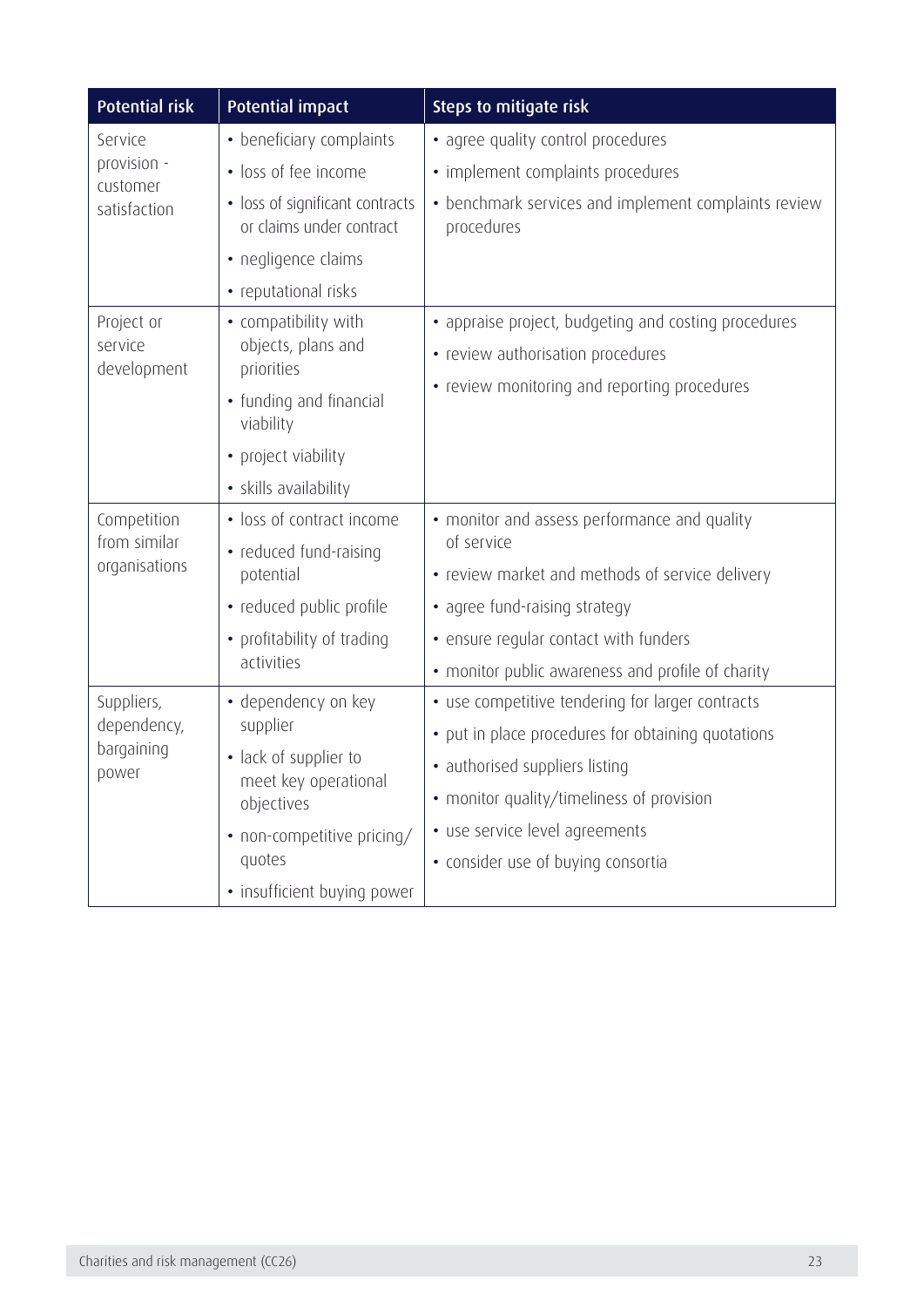| <b>Potential risk</b>                                                     | <b>Potential impact</b>                                                                                                                                                                                                                                                     | Steps to mitigate risk                                                                                                                                                                                                                                                                          |
|---------------------------------------------------------------------------|-----------------------------------------------------------------------------------------------------------------------------------------------------------------------------------------------------------------------------------------------------------------------------|-------------------------------------------------------------------------------------------------------------------------------------------------------------------------------------------------------------------------------------------------------------------------------------------------|
| Capacity and<br>use of resources<br>including<br>tangible fixed<br>assets | • under-utilised or lack of<br>building/office space<br>• plant and equipment<br>obsolescence impacting<br>on operational<br>performance<br>· mismatch between<br>staff allocations and key<br>objectives<br>• spare capacity not being<br>utilised or turned to<br>account | · agree building and plant inspection programme<br>• agree repair and maintenance programme<br>· agree capital expenditure budgets<br>· undertake efficiency review                                                                                                                             |
| Security of<br>assets                                                     | · loss or damage<br>• theft of assets<br>• infringements of<br>intellectual property<br>rights                                                                                                                                                                              | • review security arrangements<br>• create asset register and inspection programme<br>• agree facility management arrangements<br>• have safe custody arrangements for title documents<br>and land registration<br>• manage use of patent and intellectual property<br>• review insurance cover |
| Fund-raising                                                              | • unsatisfactory returns<br>• reputational risks of<br>campaign or methods<br>used<br>• actions of agents and<br>commercial fund-raisers<br>• compliance with law and<br>regulation                                                                                         | • implement appraisal, budgeting and<br>authorisation procedures<br>• review regulatory compliance<br>• monitor the adequacy of financial returns<br>achieved (benchmarking comparisons)<br>• stewardship reporting in annual report                                                            |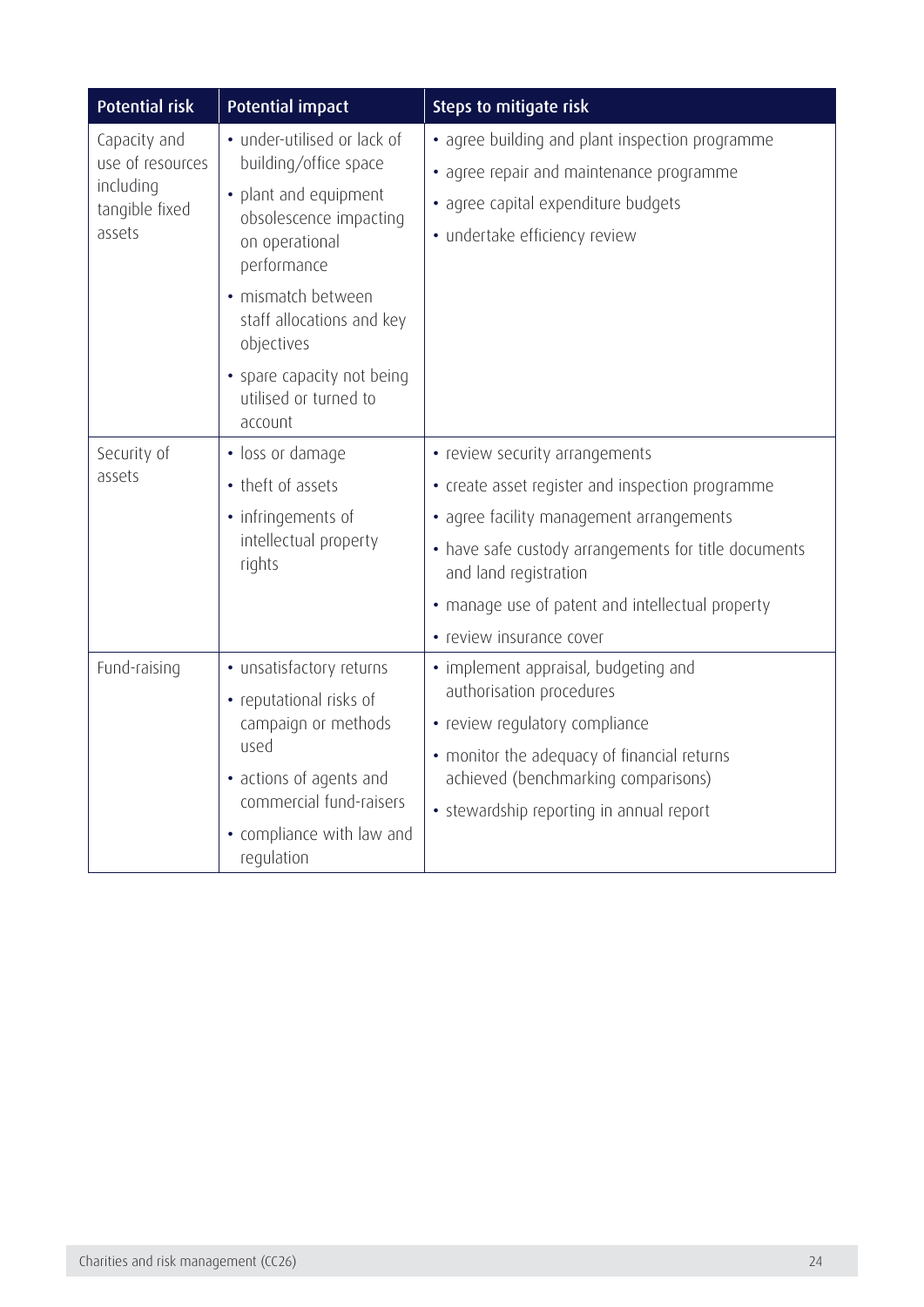| <b>Potential risk</b>                | <b>Potential impact</b>                            | Steps to mitigate risk                                                           |
|--------------------------------------|----------------------------------------------------|----------------------------------------------------------------------------------|
| Employment                           | • employment disputes                              | • review recruitment processes                                                   |
| issues                               | • health and safety issues                         | • agree reference and qualification checking procedures,                         |
|                                      | • claims for injury, stress,<br>harassment, unfair | job descriptions, contracts of employment, appraisals<br>and feedback procedures |
|                                      | dismissal                                          | • implement job training and development                                         |
|                                      | • equal opportunity and                            | • implement health and safety training and monitoring                            |
|                                      | diversity issues                                   | • be aware of employment law requirements                                        |
|                                      | · adequacy of staff<br>training                    | • implement staff vetting and legal requirements (eg<br>DBS checks)              |
|                                      | • child protection issues                          | • agree a whistle-blowing policy                                                 |
|                                      | • low morale                                       |                                                                                  |
|                                      | • abuse of vulnerable<br>beneficiaries             |                                                                                  |
| High staff                           | • loss of experience or key                        | • review interview and assessment processes                                      |
| turnover                             | technical skills                                   | • agree fair and open competition appointment for key                            |
|                                      | • recruitment costs and<br>lead time               | posts                                                                            |
|                                      | • training costs                                   | • agree job descriptions and performance appraisal and<br>feedback systems       |
|                                      | • operational impact on                            | • conduct 'exit' interviews                                                      |
|                                      | staff morale and service<br>delivery               | • review rates of pay, training, working conditions, job                         |
|                                      |                                                    | satisfaction                                                                     |
| Volunteers                           | • lack of competences,                             | • review and agree role, competencies                                            |
|                                      | training and support                               | • review and agree vetting procedures                                            |
|                                      | • poor service for<br>beneficiaries                | • review and agree training and supervision procedures                           |
|                                      | • inadequate vetting and                           | • agree development and motivation initiatives                                   |
|                                      | reference procedures                               |                                                                                  |
|                                      | • recruitment and                                  |                                                                                  |
|                                      | dependency                                         |                                                                                  |
| Health,<br>safety and<br>environment | • staff injury                                     | • comply with law and regulation                                                 |
|                                      | • product or service<br>liability                  | • train staff and compliance officer                                             |
|                                      | • ability to operate (see                          | • put in place monitoring and reporting procedures                               |
|                                      | Compliance risks)                                  |                                                                                  |
|                                      | • injury to beneficiaries<br>and the public        |                                                                                  |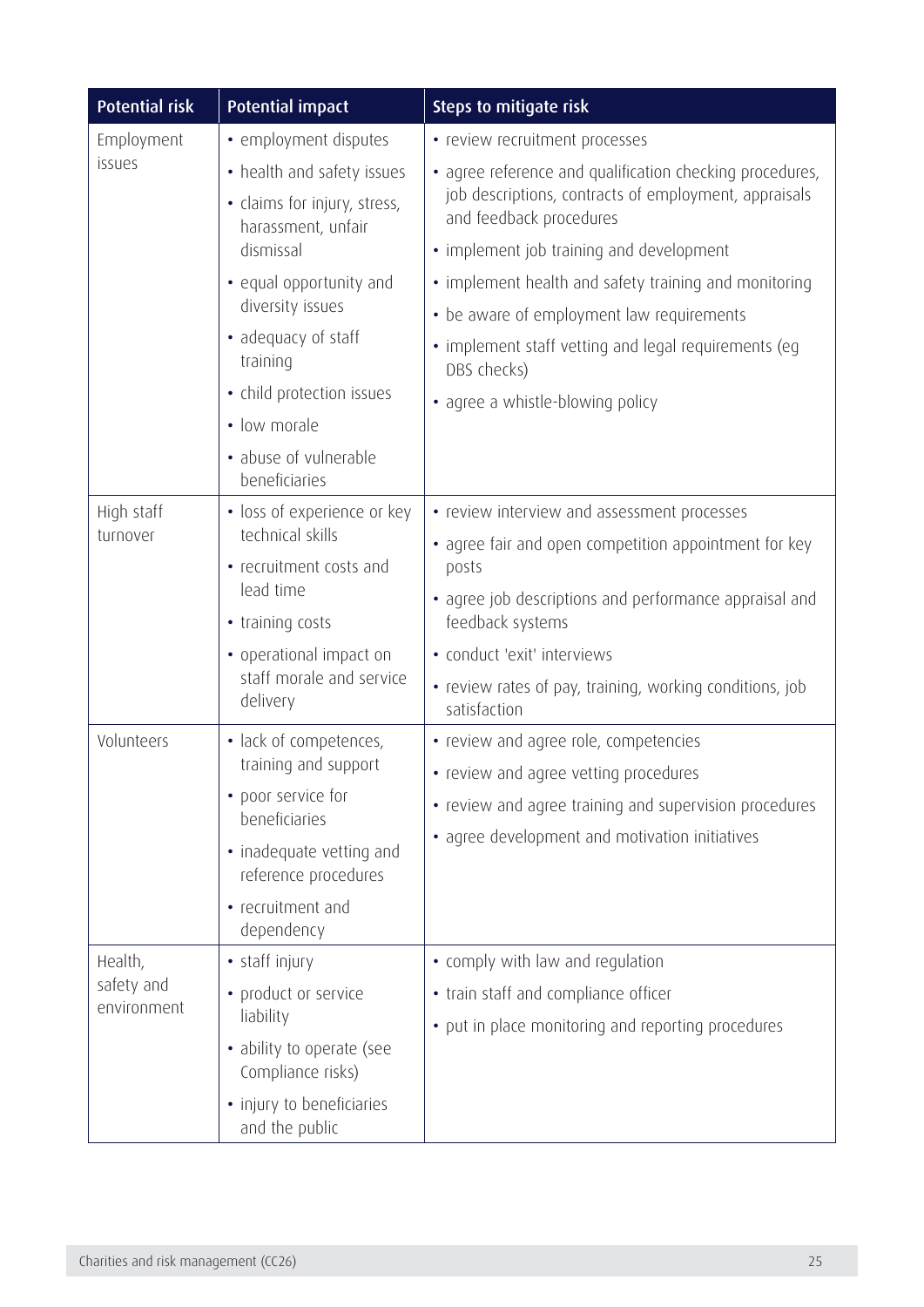| <b>Potential risk</b>    | <b>Potential impact</b>                       | Steps to mitigate risk                                                 |
|--------------------------|-----------------------------------------------|------------------------------------------------------------------------|
| Disaster                 | • computer system failures                    | • agree IT recovery plan                                               |
| recovery and<br>planning | or loss of data<br>• destruction of property, | • implement data back up procedures and<br>security measures           |
|                          | equipment, records                            | • review insurance cover                                               |
|                          | through fire, flood or<br>similar damage      | • create disaster recovery plan including<br>alternative accommodation |
| Procedural               | • lack of awareness of                        | • properly document policies and procedures                            |
| and systems              | procedures and policies                       | • audit and review of systems                                          |
| documentation            | • actions taken without<br>proper authority   |                                                                        |
| Information              | • systems fail to meet                        | • appraise system needs and options                                    |
| technology               | operational need                              | • appraise security and authorisation procedures                       |
|                          | • failure to innovate or<br>update systems    | • implement measures to secure and protect data                        |
|                          | • loss/corruption of data                     | • agree implementation and development procedures                      |
|                          | eg donor base                                 | • use service and support contracts                                    |
|                          | • lack of technical support                   | • create disaster recovery procedures                                  |
|                          | • breach of data                              | • consider outsourcing                                                 |
|                          | protection law                                | • review insurance cover for any insurable loss                        |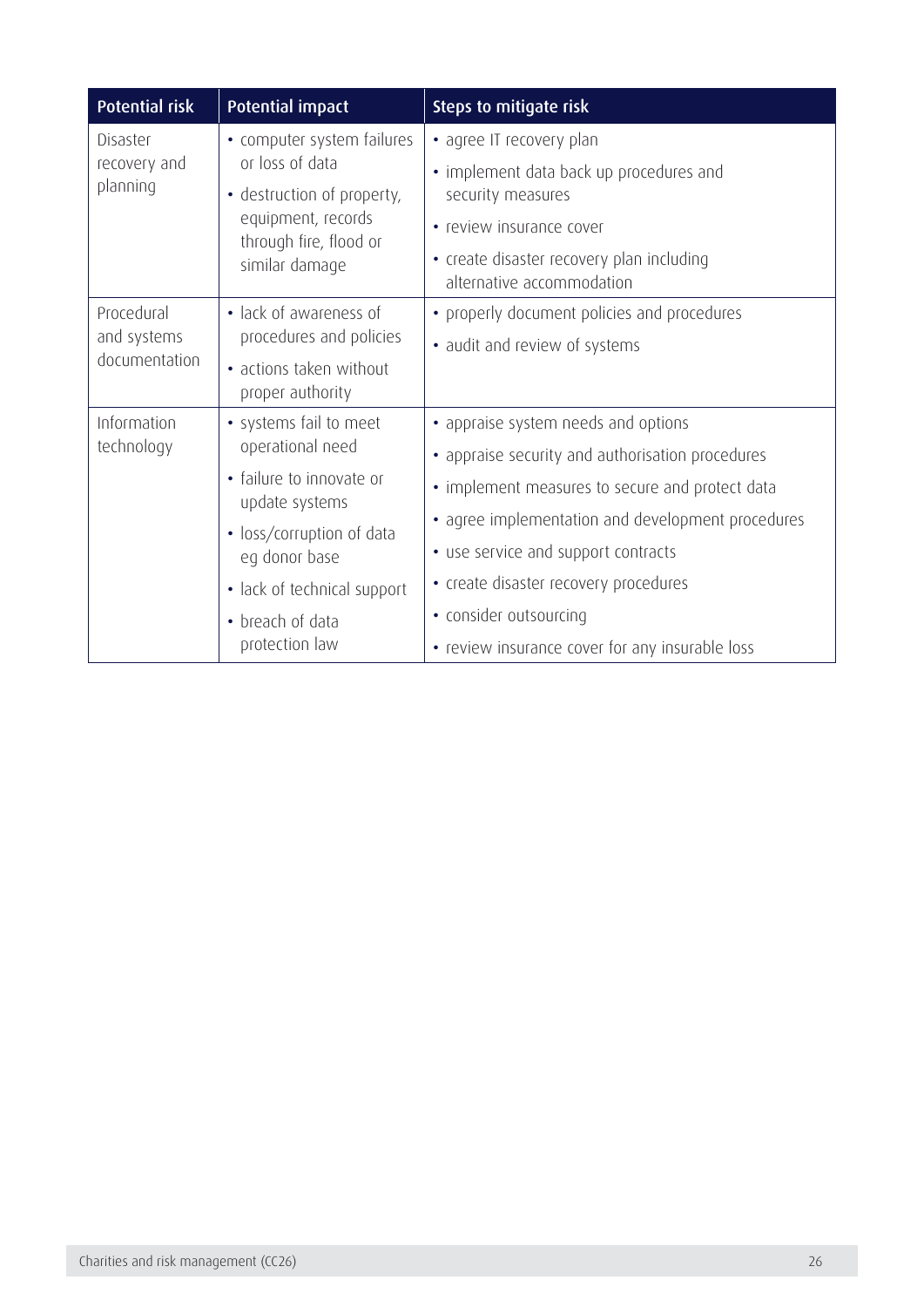### Financial risks

| <b>Potential risk</b>                              | <b>Potential impact</b>                                                                                                                                                                                                                                                                                                                                    | Steps to mitigate risk                                                                                                                                                                                                                                                                                                                                                                                                           |
|----------------------------------------------------|------------------------------------------------------------------------------------------------------------------------------------------------------------------------------------------------------------------------------------------------------------------------------------------------------------------------------------------------------------|----------------------------------------------------------------------------------------------------------------------------------------------------------------------------------------------------------------------------------------------------------------------------------------------------------------------------------------------------------------------------------------------------------------------------------|
| Budgetary<br>control and<br>financial<br>reporting | • budget does not match<br>key objectives and<br>priorities<br>· decisions made on<br>inaccurate financial<br>projections or reporting<br>· decisions made based on<br>unreliable costing data or<br>income projections<br>• inability to meet<br>commitments or key<br>objectives<br>• poor credit control<br>• poor cash flow and<br>treasury management | • link budgets to business planning and objectives<br>• monitor and report in a timely and accurate way<br>• use proper costing procedures for product or<br>service delivery<br>• ensure adequate skills base to produce and interpret<br>budgetary and financial reports<br>• agree procedures to review and action budget/cash<br>flow variances and monitor and control costs<br>• regularly review reserves and investments |
| Reserves<br>policies                               | • ability to function as<br>going concern<br>• lack of funds or liquidity<br>to respond to new needs<br>or requirements<br>• inability to meet<br>commitments or planned<br>objectives<br>• reputational risks if policy<br>cannot be justified                                                                                                            | • link reserves policy to business plans, activities and<br>identified financial and operating risk<br>• regularly review reserves policy and reserve levels                                                                                                                                                                                                                                                                     |
| Cash flow<br>sensitivities                         | • inability to meet<br>commitments<br>• lack of liquidity to cover<br>variance in costs<br>• impact on operational<br>activities                                                                                                                                                                                                                           | • ensure adequate cash flow projections<br>(prudence of assumptions)<br>• identify major sensitivities<br>• ensure adequate information flow from<br>operational managers<br>• monitor arrangements and reporting                                                                                                                                                                                                                |
| Dependency on<br>income sources                    | • cash flow and budget<br>impact of loss of income<br>source                                                                                                                                                                                                                                                                                               | · identify major dependencies<br>• implement adequate reserves policy<br>• consider diversification plans                                                                                                                                                                                                                                                                                                                        |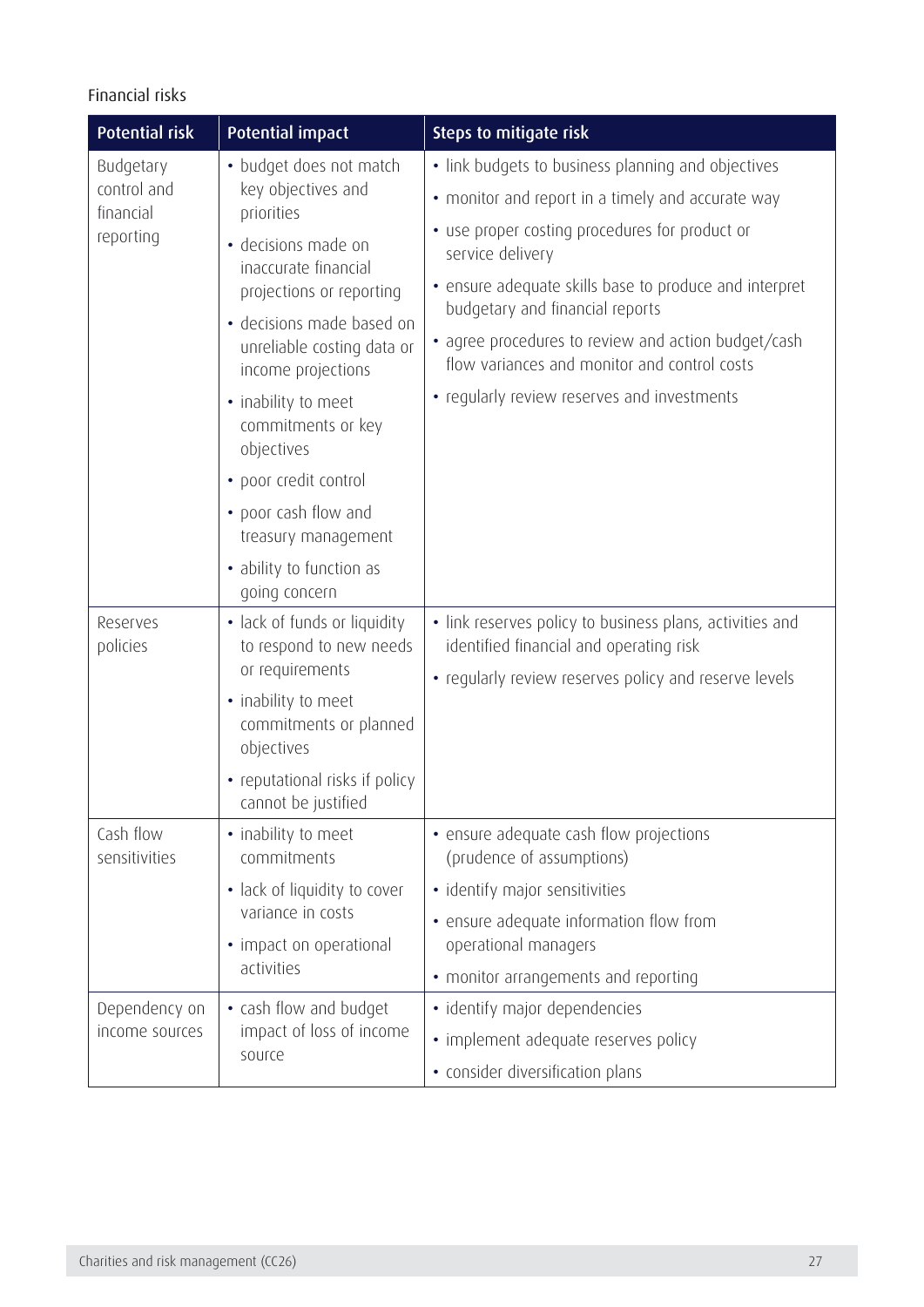| <b>Potential risk</b>          | <b>Potential impact</b>                                                                                                                                                                                                    | Steps to mitigate risk                                                                                                                                                                                                                                                       |
|--------------------------------|----------------------------------------------------------------------------------------------------------------------------------------------------------------------------------------------------------------------------|------------------------------------------------------------------------------------------------------------------------------------------------------------------------------------------------------------------------------------------------------------------------------|
| Pricing policy                 | · reliance on subsidy<br>funding<br>• unplanned loss from<br>pricing errors<br>• cash flow impact on<br>other activities<br>· loss of contracts if<br>uncompetitive<br>• affordability of services<br>to beneficiary class | • ensure accurate costing of services and contracts<br>• compare with other service providers<br>• notify and agree price variations with funders<br>• monitor funder satisfaction<br>• develop pricing policy for activities including terms of<br>settlement and discounts |
| Borrowing                      | • interest rate movements<br>• ability to meet<br>repayment schedule<br>• security given over assets<br>• regulatory requirements                                                                                          | • appraise future income streams to service the debt<br>• appraise terms (rates available fixed, capped, variable<br>etc)<br>• appraise return on borrowing<br>• use appropriate professional advice                                                                         |
| Guarantees to<br>third parties | • call made under<br>quarantee<br>· lack of reserves or<br>liquidity to meet call<br>• consistency with objects<br>and priorities                                                                                          | • review approval and authority procedures<br>• agree procedures to ensure consistency with objects,<br>plans and priorities<br>• ensure financial reporting of contingency and<br>amendment to reserves policy                                                              |
| Foreign<br>currency            | • currency exchange losses<br>• uncertainty over project<br>costs<br>• cash flow impact on<br>operational activities                                                                                                       | • ensure proper cash flow management and<br>reserves policy<br>• use currency matching (cost to charity in<br>home currency)<br>• consider forward contracts for operational<br>needs (hedging)                                                                              |
| Pension<br>commitments         | • under-funded defined<br>benefit scheme<br>• impact on future cash<br>flows<br>• failure to meet due dates<br>of payment<br>• regulatory action or fines                                                                  | • use actuarial valuations<br>• review pension scheme arrangements (eg money<br>purchase schemes)<br>• review procedures for admission to scheme and<br>controls over pension administration                                                                                 |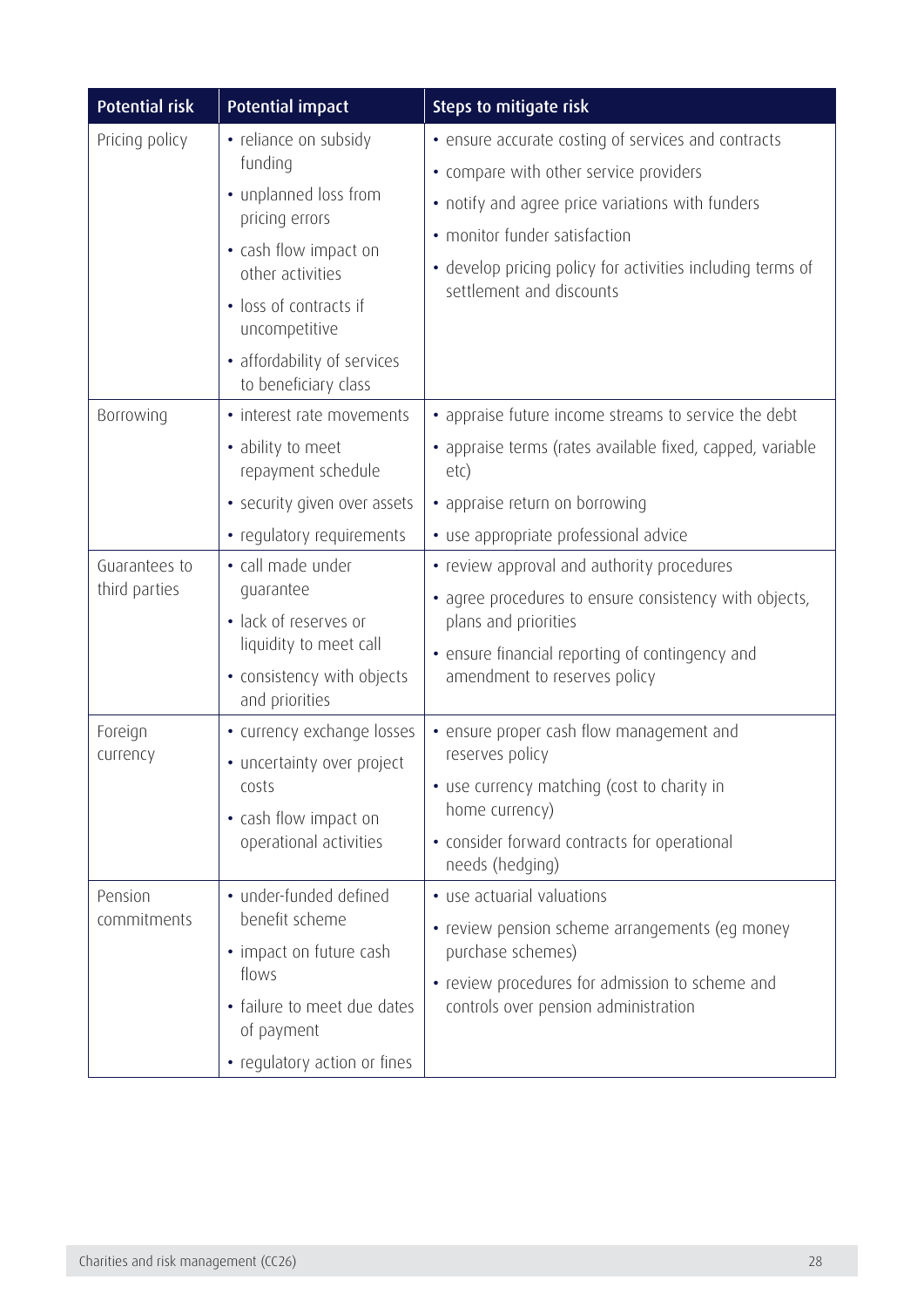| <b>Potential risk</b>                                        | <b>Potential impact</b>                                                     | Steps to mitigate risk                                                                                                                        |
|--------------------------------------------------------------|-----------------------------------------------------------------------------|-----------------------------------------------------------------------------------------------------------------------------------------------|
| Inappropriate<br>or loss-making<br>non-charitable<br>trading | • resources withdrawn<br>from key objectives                                | • monitor and review business performance<br>and return                                                                                       |
|                                                              | • resources and energy<br>diverted from profitable                          | • ensure adequacy of budgeting and financial reporting<br>within the subsidiary or activity budget                                            |
| activities                                                   | fund-raising or core<br>activities<br>• regulatory action, and              | · review and agree adequate authorisation procedures<br>for any funding provided by charity (prudence, proper<br>advice, investment criteria) |
|                                                              | accountability<br>• reputational risk if                                    | • report funding and performance as part of<br>charity's own financial reporting system                                                       |
|                                                              | publicised                                                                  | • appraise viability                                                                                                                          |
|                                                              |                                                                             | • consider transfer of undertakings to<br>separate subsidiary                                                                                 |
| Investment                                                   | • financial loss through                                                    | • review and agree investment policy                                                                                                          |
| policies                                                     | inappropriate or<br>speculative investment                                  | · obtain proper investment advice or management                                                                                               |
|                                                              | • unforeseen severe                                                         | • consider diversity, prudence and liquidity criteria                                                                                         |
|                                                              | adverse investment<br>conditions                                            | • implement adequate reserves policy                                                                                                          |
|                                                              |                                                                             | • use regular performance monitoring                                                                                                          |
|                                                              | • financial loss through<br>lack of investment<br>advice, lack of diversity |                                                                                                                                               |
|                                                              | • cash flow difficulties<br>arising from lack of<br>liquidity               |                                                                                                                                               |
| Protection of                                                | · loss of future income                                                     | • review and agree investment policy                                                                                                          |
| permanent<br>endowment                                       | stream or capital values                                                    | · obtain proper investment advice or management                                                                                               |
|                                                              | • buildings unfit for purpose                                               | • consider diversity, prudence and liquidity criteria                                                                                         |
|                                                              | • income streams<br>inappropriate to meet<br>beneficiary needs              | • use regular performance monitoring                                                                                                          |
|                                                              |                                                                             | • ensure maintenance and surveyor inspection<br>of buildings                                                                                  |
|                                                              |                                                                             | • review insurance needs                                                                                                                      |
| Compliance<br>with donor<br>imposed<br>restrictions          | • funds applied outside<br>restriction                                      | • implement systems to identify restricted receipts                                                                                           |
|                                                              | • repayment of grant                                                        | • agree budget control, monitoring and reporting<br>arrangements                                                                              |
|                                                              | • future relationship with                                                  |                                                                                                                                               |
|                                                              | donor and beneficiaries                                                     |                                                                                                                                               |
|                                                              | • regulatory action                                                         |                                                                                                                                               |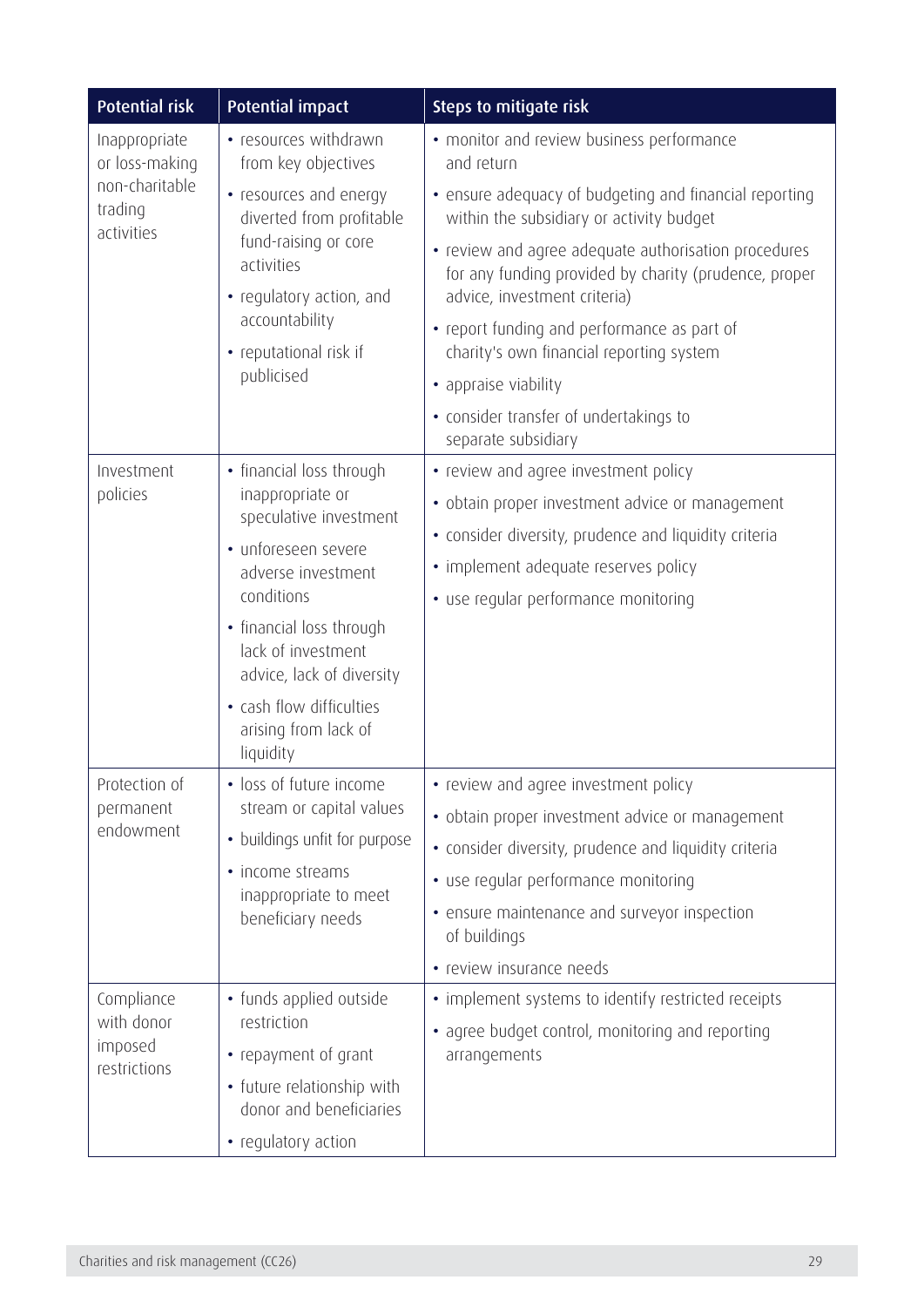| <b>Potential risk</b> | <b>Potential impact</b>                  | Steps to mitigate risk                                                                                                          |
|-----------------------|------------------------------------------|---------------------------------------------------------------------------------------------------------------------------------|
| Fraud or error        | • financial loss                         | • review financial control procedures                                                                                           |
|                       | • reputational risk                      | • segregate duties                                                                                                              |
|                       | • loss of staff morale                   | • set authorisation limits                                                                                                      |
|                       | • regulatory action                      | • agree whistle-blowing anti fraud policy                                                                                       |
|                       | • impact on funding                      | • review security of assets                                                                                                     |
|                       |                                          | • identify insurable risks                                                                                                      |
| Counter party         | • financial loss                         | • research counter party's financial sustainability                                                                             |
| risk                  | disruption to activities or<br>$\bullet$ | • contractual agreement                                                                                                         |
|                       | operations                               | • consider staged payments                                                                                                      |
|                       |                                          | • agree performance measures                                                                                                    |
|                       |                                          | • monitor and review investments                                                                                                |
|                       |                                          | • establish monitoring and review arrangements where<br>counter party is the charity's agent ('conduit funding'<br>arrangements |

### Environmental or external factors

| <b>Potential risk</b>        | <b>Potential impact</b>                                                                                                                 | Steps to mitigate risk                                                                                                                                                                                                                               |
|------------------------------|-----------------------------------------------------------------------------------------------------------------------------------------|------------------------------------------------------------------------------------------------------------------------------------------------------------------------------------------------------------------------------------------------------|
| Public<br>perception         | • impact on voluntary<br>income<br>• impact on use of<br>services by beneficiaries<br>• ability to access grants or<br>contract funding | • communicate with supporters and beneficiaries<br>• ensure good quality reporting of the charity's activities<br>and financial situation<br>• implement public relations training/procedures                                                        |
| Adverse<br>publicity         | • loss of donor confidence<br>or funding<br>• loss of influence<br>• impact on morale of staff<br>• loss of beneficiary                 | • implement complaints procedures (both internal and<br>external)<br>• agree proper review procedures for complaints<br>• agree a crisis management strategy for handling<br>- including consistency of key messages and a<br>nominated spokesperson |
| Relationship<br>with funders | confidence<br>• deterioration in<br>relationship may impact<br>on funding and support<br>available                                      | • ensure regular contact and briefings to<br>major funders<br>• report fully on projects<br>• meet funders' terms and conditions                                                                                                                     |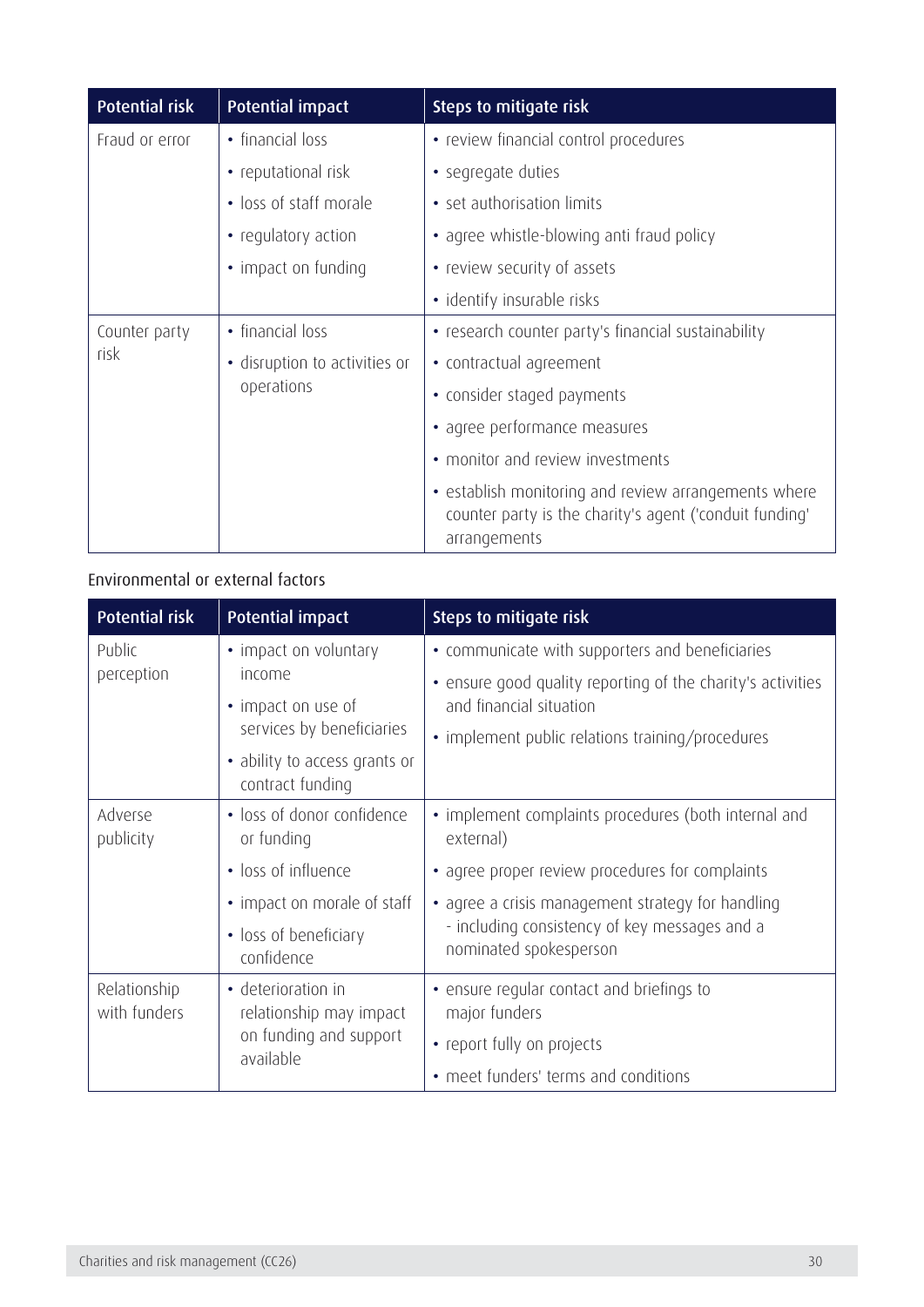| <b>Potential risk</b>        | <b>Potential impact</b>                                                                                                                                               | Steps to mitigate risk                                                                                                                     |
|------------------------------|-----------------------------------------------------------------------------------------------------------------------------------------------------------------------|--------------------------------------------------------------------------------------------------------------------------------------------|
| Demographic<br>consideration | • impact of demographic<br>distribution of donors or<br>beneficiaries<br>• increasing or decreasing<br>beneficiary class<br>• increasing or decreasing<br>donor class | • profile donor base<br>• profile and understand beneficiary needs<br>• use actuarial analysis to establish future<br>funding requirements |
| Government<br>policy         | • availability of contract<br>and grant funding<br>• impact of tax regime on<br>voluntary giving<br>• impact of general                                               | • monitor proposed legal and regulatory changes<br>• consider membership of appropriate<br>umbrella bodies                                 |
|                              | legislation or regulation<br>on activities undertaken<br>• role of voluntary sector                                                                                   |                                                                                                                                            |

## Compliance risk (law and regulation)

| <b>Potential risk</b>                                                                                                             | <b>Potential impact</b>                                                                                                                                                                                                                     | Steps to mitigate risk                                                                                                                                                                                                                                                                                                                         |
|-----------------------------------------------------------------------------------------------------------------------------------|---------------------------------------------------------------------------------------------------------------------------------------------------------------------------------------------------------------------------------------------|------------------------------------------------------------------------------------------------------------------------------------------------------------------------------------------------------------------------------------------------------------------------------------------------------------------------------------------------|
| Compliance<br>with legislation<br>and regulations<br>appropriate to<br>the activities,<br>size and<br>structure of the<br>charity | • fines, penalties or<br>censure from licensing or<br>activity regulators<br>• loss of licence to<br>undertake particular<br>activity (see operational<br>risks)<br>• employee or consumer<br>action for negligence<br>• reputational risks | · identify key legal and regulatory requirements<br>• allocate responsibility for key compliance procedures<br>• put in place compliance monitoring and reporting<br>• prepare for compliance visits<br>• obtain compliance reports from regulators (where<br>appropriate) - auditors and staff to consider and action<br>at appropriate level |